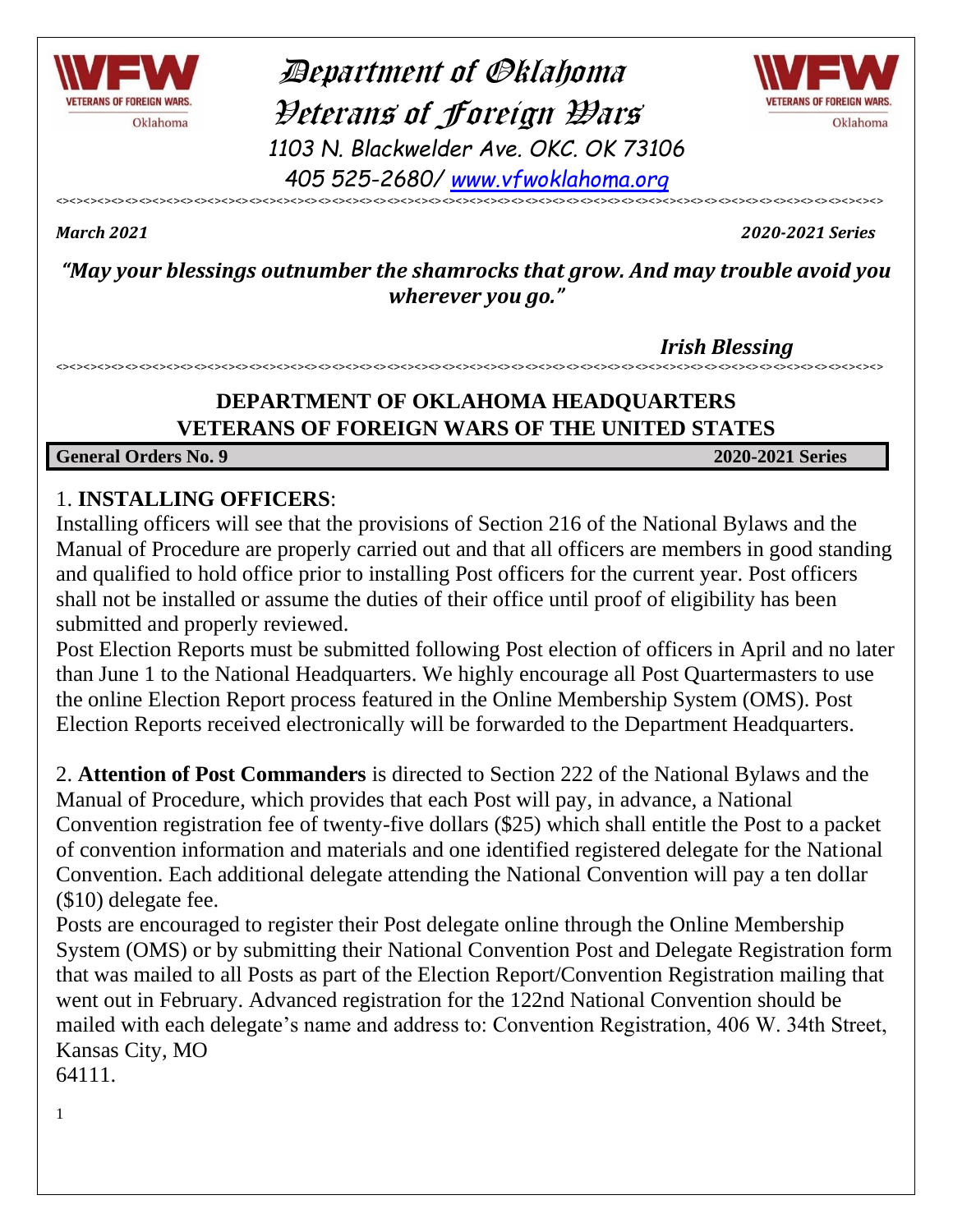#### 3. **Pursuant to Section 403 of the National Bylaws and the Manual of Procedure**, each

District shall hold an annual District Convention for the purpose of electing District officers, such convention to be held not less than ten (10) days nor more than seventy-five (75) days prior to the convening of the Department Convention. District officers shall not assume the duties of their office until the Department Commander is installed. District officers shall not be installed or assume the duties of their office until proof of eligibility has been submitted and properly reviewed in accordance with Section 416 of the Manual of Procedure.

### 4. **LOYALTY DAY AND MEMORIAL DAY OBSERVANCE:**

Section 223 of the National Bylaws and the Manual of Procedure provides that each Post shall make the necessary arrangements for proper observance of Loyalty Day and Memorial Day. Officers should see that suitable grave markers, wreaths and flags of the United States are placed on the graves of deceased veterans.

### 5. **"BUDDY" ® POPPIES DISTRIBUTION:**

The distribution of VFW "Buddy" ® Poppies will be conducted according to the provisions set forth in Section 711 of the National Bylaws and the Manual of Procedure. Department, District, County Council and Post Commanders should arrange now for the distribution of Buddy Poppies in their respective areas.

In the ongoing effort to provide as much assistance as possible to those serving in the military, we recommend that proceeds or portions from this year's annual poppy distribution be designated for the purpose of providing VFW support to our military. Posts and Departments now have the opportunity to assist qualified military personnel through the VFW Veterans and Military Support Programs.

In keeping with the intent of Sections  $219(a)(c)$  and  $704(a)(c)$  of the Manual of Procedure "Relief Fund," this year's poppy campaign can play a direct role in demonstrating to those who are charged with protecting and defending our way of life that we appreciate and value their sacrifice.

 $\log$ 

### MICHAEL L. MERIT STATE COMMANDER

OFFICIAL:

 $/$  os  $/$ Curtis A. Watts Adjutant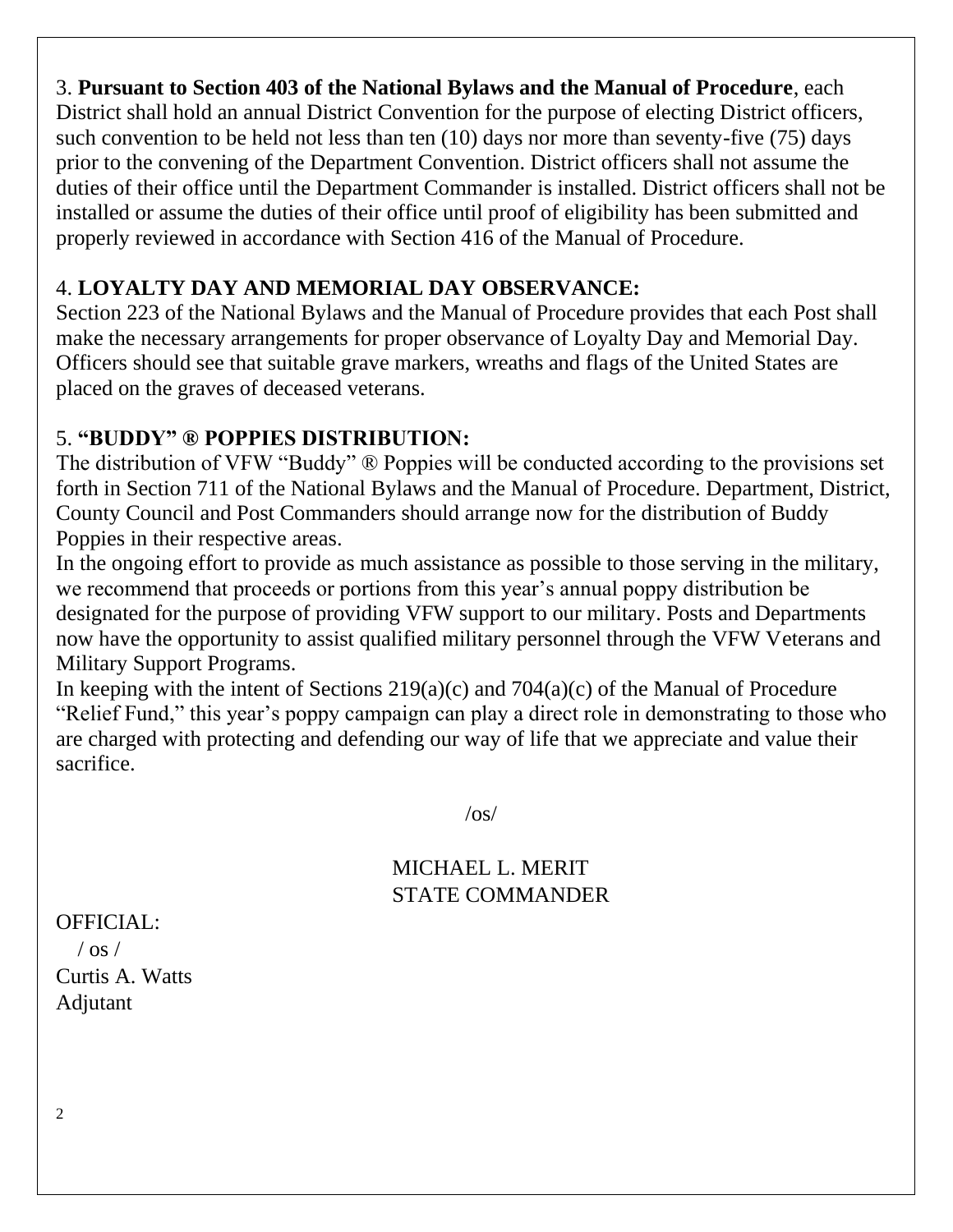

## *FROM THE COMMANDER*

**Michael L. Merit State Commander Veterans of Foreign Wars Department of Oklahoma**



Comrades, March 1<sup>st</sup> 2021

First, I hope this finds all of you and your family healthy and well. If not, I pray for a speedy recovery. Here we are beginning the ninth month of the year. I hope everyone that is able has continued their year in full swing. I know that the ongoing COVID pandemic is still limiting our ability to do our jobs 100%, but keep after it taking care of those we represent here in Oklahoma. Speak with each other and share what works for you. During this time, we must help each other accomplish our mission. Remember, we are TEAM OKLAHOMA! Therefore, we must work together as one.

Membership Update. February end numbers are as follows: Southern Conference, Oklahoma slipped to #4. Nationally, Oklahoma climbed back up #11. We still have 669 to go to that magic 100% before the end of the administrative year. That is down from 866! Keep up the great work. Our highest recruiter to date, NCM PSC Robbie Clark has recruited 110 new members. State Surgeon Stacy Reddig is at 64, State Deputy Chief of Staff Bill Richey at 13, 1 at 9, 2 at 7, 3 at 5, 5 at 4, 10 at 3, 19 at 2, 42 at 1 and 132 with no recruiter. Quartermasters, please ensure you are entering a recruiter number when putting in new members so the right person gets the credit for them. We now have 33 of 84 Posts and 1 out of 11 Districts at or above 100%. District 15 is the first District with all its Posts at or above 100%. Our overall breakdown is 194 new members, 242 reinstates and 58 new life members. Last year we were at 91.81% and this year we are at 94.23%. We are currently in 3rd in Group B for the Commander-in-Chief's Membership Retention Challenge. Remember, keep working those At Large Lists and the Retention Lists you all have received. Let's make it to  $1<sup>st</sup>$ ! Keep up the great work!

Concerning working with your town to make it a Purple Heart City, I remind everyone that you *must contact Mitch Reed with the Military Order of the Purple Heart prior to any action being taken!* His contact information is in the packet attached to these General Orders.

Our Mid-Winter Conference was this past weekend. We had a great turnout despite having to slide it two weeks due to weather. We were visited by Junior Vice Commander-in-Chief Tim Borland as well as Past National President Armithea "Sissy" Borel. We gave out our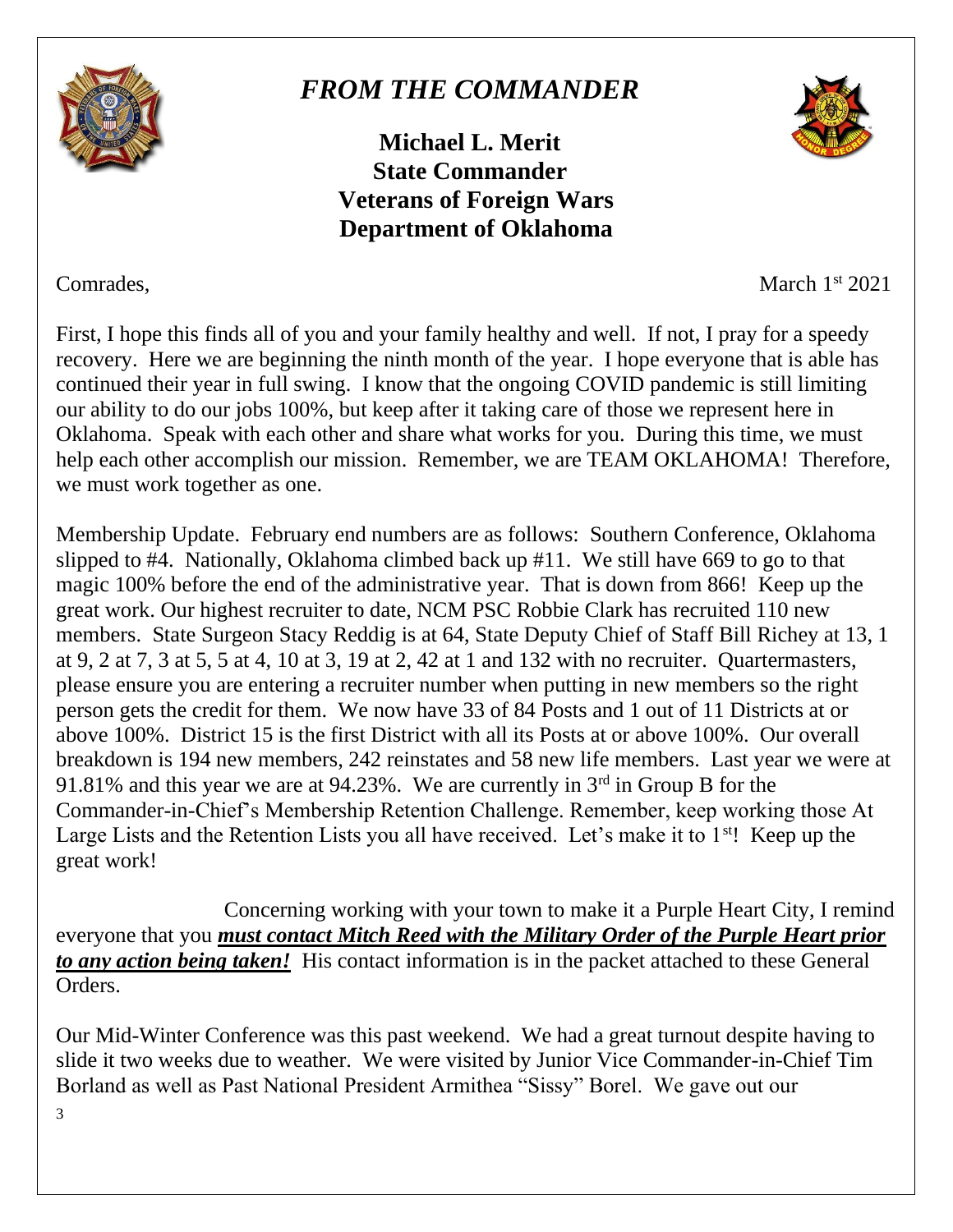outstanding Safety Awards and many Post 75<sup>th</sup> Anniversary Awards. Additionally, State Surgeon Stacy Reddig received the Governor's Commendation from the Oklahoma Department of Veterans Affairs Secretary BGen. (Ret.) Ben Robinson for his life saving heroics last year. We had a lot of vendors who spoke and had tables set up in the atrium. The Cooties were in full force spreading crummy attitudes all around, even having a parage through the hotel Saturday evening! All in all, everyone had a great time. I want to thank the staff at the hotel, State Chief of Staff PSC Darryl Mabry, State QM/ADJ Curt Watts, the Auxiliary staff and Post 5263 for making this weekend a great event.

One small update to our license plate bills. They have been consolidated into one omnibus license plate bill as HB1044. So please keep your eyes on them.

Our Department Centennial is April  $16<sup>th</sup> - 17<sup>th</sup>$ , 2021. Not many Departments get to celebrate 100 years, so this is going to be an amazing experience for all of us. Our Centennial Committee is working diligently on coming up with a schedule of events for the weekend, so be on the lookout for updates. We have sold out of our Centennial Coins. That's awesome! But, if you did not get a chance to purchase a coin, we will have Centennial Pins available starting at the event and throughout the rest of the year. The pins are 1.5 inches with dual attachments on the back and are similar in design to the coins. They will be \$5 each and all proceeds raised between April  $16<sup>th</sup>$  and June  $30<sup>th</sup>$ , 2021 will go to purchasing a bench at the Mission 22 War at Home Memorial in Broken Arrow.



Finally, we have made it through three quarters of a very tough year dealing with the COVID-19 pandemic and the Artic Circle trying to invade Oklahoma. We still have a long way to go to get back to a normal life. But I have faith in each and every one of you that we will continue pressing forward in doing what we do best: being the voice and action for every military member, veteran and their families here in Oklahoma. When you are feeling like it is getting too tough out there, remember the phrase that got Winston Churchill through the toughest times of World War II, "K.B.O. Keep Buggering On." Thank you for all that you have done so far this year and thank you in advance for all I know you are going to do for the rest of this year. Remember, we are TEAM OKLAHOMA, and we are always First to Fight for Veterans!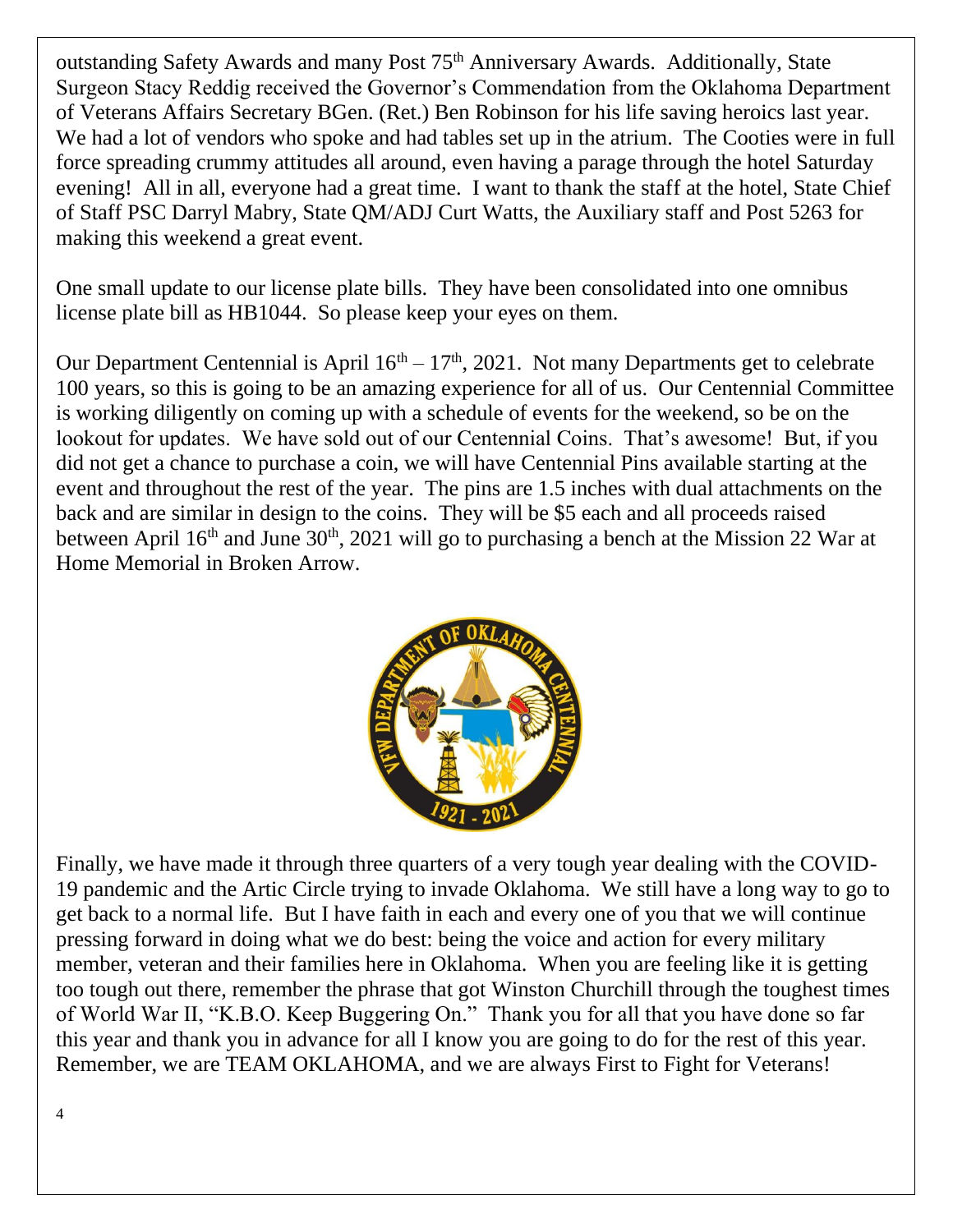### *\*\*\*Commander-in-Chief's Membership Challenge\*\*\**

For this month's Commander's Challenge, the top Post in each division with the highest total of new members (Annual, Life or Installment Life) will receive a \$1,000 award deposited into their Post account. In addition, if the top Post also shares this challenge on your Post's Facebook page, they will receive an additional \$250 award! Get the word out and let's increase our Life membership!

Commander-in-Chief Hal Roesch is focusing on bringing lapsed members back into the fold in 2021. To this end, we're issuing a three-month challenge to every VFW Department. From Feb. 1 through April 30, we want you, as Department leaders, to get your Posts working those lapsed member lists and bringing former members back into the VFW. For this contest, we're going to be focusing on members whose dues lapsed prior to Jan. 1, 2021. We want to see how many of those lapsed members can be recovered by your Posts over these three months, either as duespaying annual or Life members. We've split the Departments into two groups:

Group A for those Departments who had over 20,000 members at the end of the last membership year.

Group B for the Departments who had fewer than 20,000 members. After close of business on April 30, we'll look at how many members each Department has recovered; the top finisher in each group will receive a \$5,000 award, the second-place finisher will receive \$3,000, and the third-place finisher will receive \$2,000.

Three-Month Lapsed Member Challenge: From Feb. 1 to April 30, the Commander-in-Chief has tasked all VFW Departments to work their lapsed member lists and bring members back into the fold. The Departments who recover the most members over the next three months will receive a monetary award into the Department account, but in addition to that every Department who recovers at least three lapsed members for every Post in their Department will be entered into a drawing for a .30-30 Henry Rifle!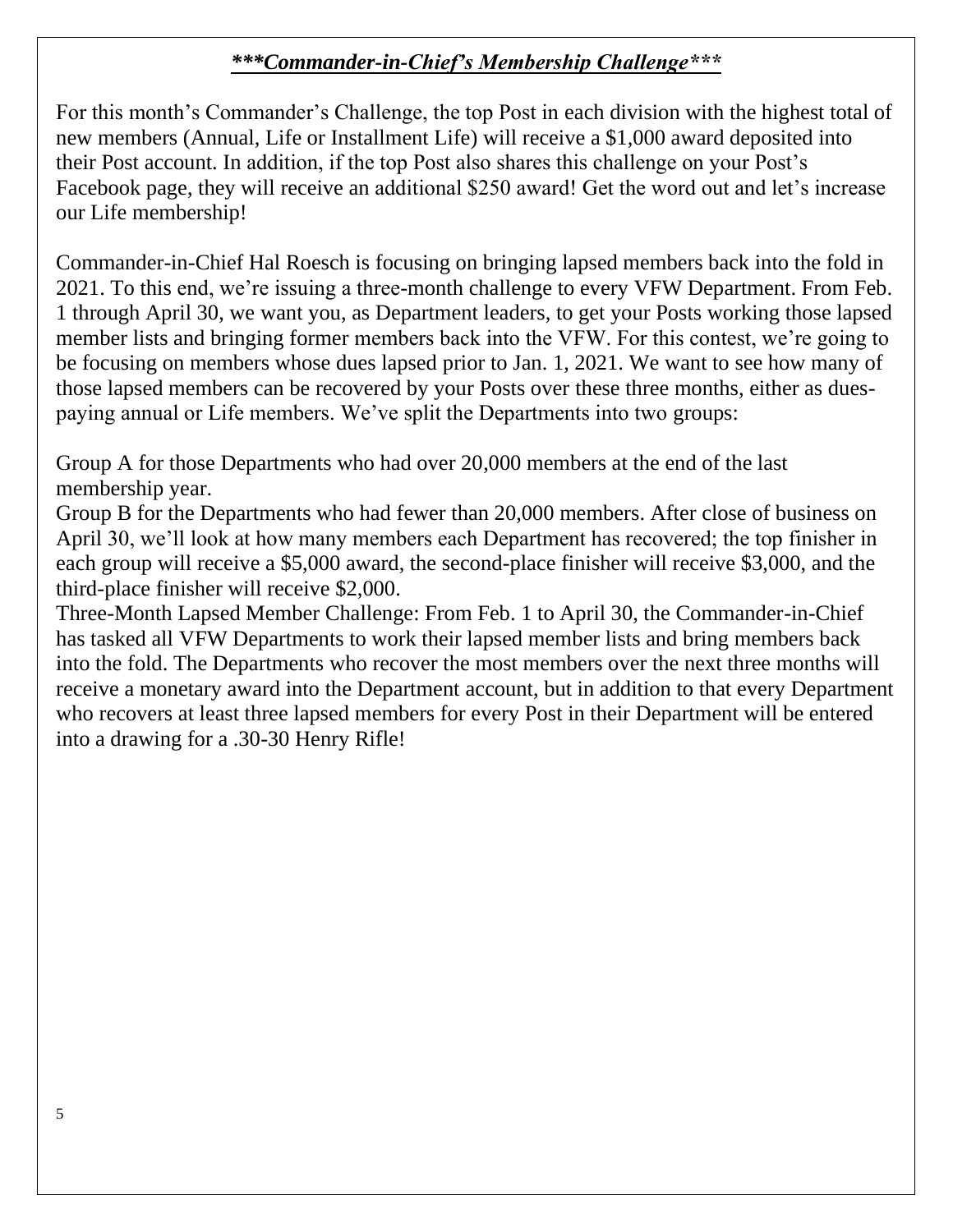### *FROM THE STATE SENIOR VICE COMMANDER*

State Senior Vice Commander National and State Legislative Chair Bylaws/Resolutions Chair *Jim Bassett* 

Oklahoma is 4<sup>th</sup> out of 14 Departments within the Southern Conference. Oklahoma is  $11<sup>th</sup>$  out of 52 Departments within the Veterans of Foreign Wars. *As of 1 March, 2021*

Mid-Winter Conference was a success, even though Old Man Winter tried to ruin it. We pressed on and made it happen. That's a trait learned in the military. Plan, adapt, and make the mission happen. Successfully. I want to thank your vendors for braving the cold and supporting us. Humana, T-Mobile, American Red Cross, Caption Call, J & L Wood Worx (the newest VFW/Auxiliary licensed vendor), as well as the craft vendors, and the Oklahoma Blood Institute for showing and managing the Blood Drive. I also want to thank the Oklahoma Grand, Military Order of the Cootie for sponsoring the blood drive.

Over the last several months, I have been reading and rereading awards programs and programs responsibilities. I have seen the need for some changes but also see the need for others to continue. One of the items that I have noticed is that there is a feeling among the VFW and Auxiliary members is that program recognition is only for the VFW or the Auxiliary. Yes, National for both organizations only recognize only the Departments, Districts, and Posts for which they are they are responsible. The thought that we are separate organizations, in my opinion, reduces our effectiveness. When a Post receives recognition for All American, All State, VOD program, Scouting Program, and so on, it is for the hard work of the team to make it happen. Was it only the post that did they work? No, if there is an Auxiliary, they helped with the program. It was a team effort to earn the recognition. The team made it happen. The same for the Auxiliary, if your post Auxiliary is recognized, the post members help in the recognition. The team. Celebrate the recognition of the team effort. The team. Your post team, our team. Team Oklahoma.

RETAIN, RETAIN, RETAIN!!! What is your post's retention rate? Recruiting is half of the battle on our membership, but this part of the problem. If you lose one member for everyone you bring in, you remain the same. That is not growth. We need to keep the members that we currently have as well as bring in new members. Now to answer the question. Each post has its own retention rate. The state AVERAGE is *62.38%*. That means that the Department brings in 100 new members, 62 are leaving. I understand that as our organization ages, members will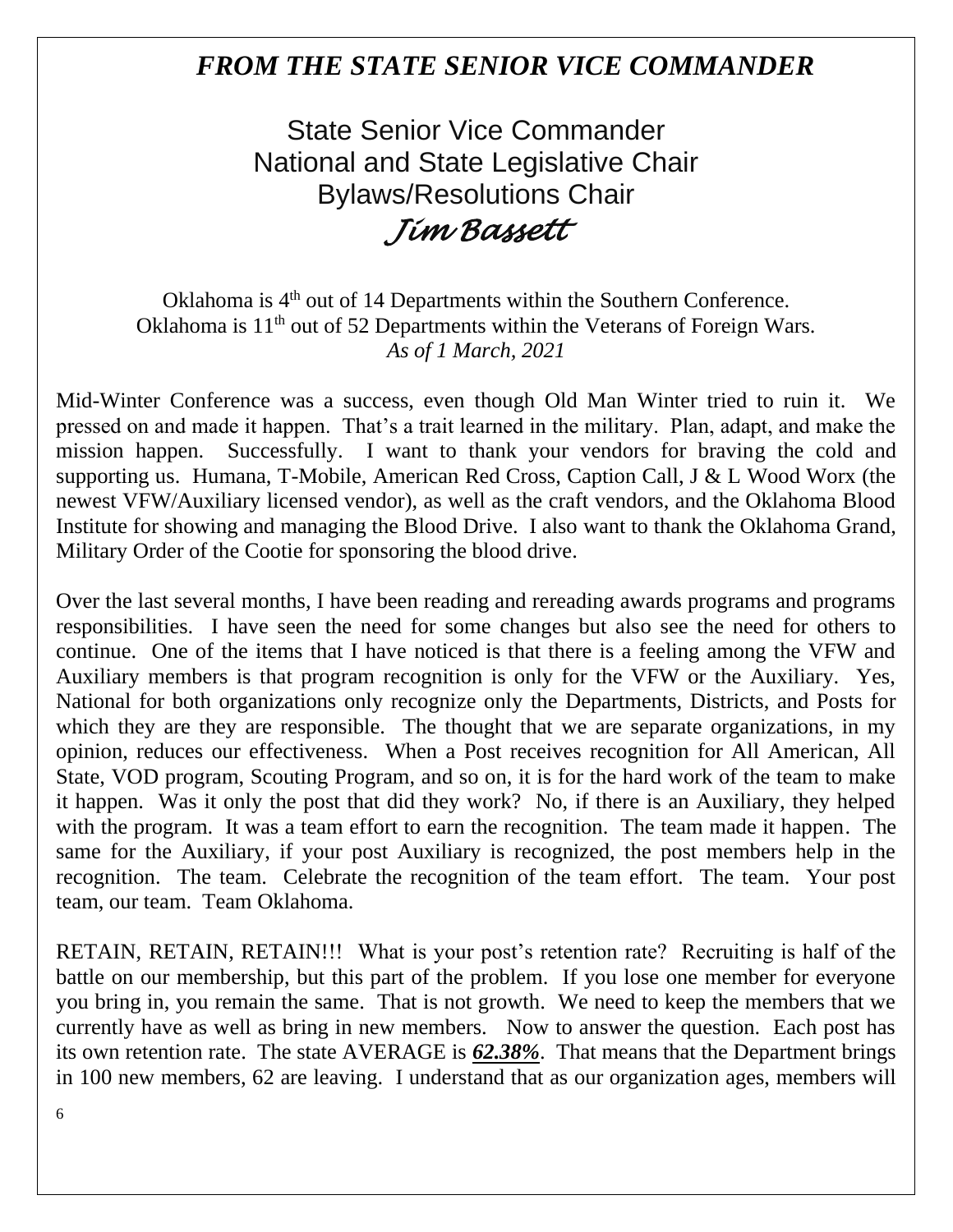be leaving without wanting to. However, those numbers are factored in the equation. We need to recruit the current crop of veterans, but we need to retain the ones we have as mentors to keep the vision of our Department founding member's vision alive. To help Oklahoma veterans and their families.

A recruiting and retention tool is to talk about the fight to stop the eradication of veteran's benefits continues. We all need to learn what is occurring in the state and federal governments. Facebook, Twitter, or other Social Media sites do not always tell the truth. Almost any post on them will be convoluted truth or bold face lies posted to the site. So do not get wrapped up on hearsay or social media so called truths. Seek your information out on websites you can trust. One way to do this, simply register to receive the Action Corps newsletter. This is a simple and easy way to stay informed. You can register at [https://votervoice.net/VFW/register.](https://votervoice.net/VFW/register)

By now, you should have noticed that I want of the VFW involved in our communities. When we are out there working in our communities, people notice. In addition, they remember. When the time comes for them to think about support of a veteran organization or a veteran, they send them to the VFW. When you have a relative that calls and asks what veterans organization should they donate money to, and then mention several prominent ones from TV. I was stunned to say the least. I told them to donate to the VFW. The post near them was not active and they were not sure if the VFW as a whole still existed.

The American Red Cross has supported the military for years. Founded in 1881, the American Red Cross has been helping and supporting the military and their families. Now we can help the American Red Cross. During this pandemic, their food pantry and clothing locker are still operating and

American **Red Cross** 

helping those in need. Their main offices have closed or moved to minimal staff. They need food and clothing donations so they can continue to help.



7

*DONATE!! DONATE!!* Our first blood drive will be February 13<sup>th</sup> at our Mid-Winter conference. If you have an event that would benefit from a Blood Drive, let me know. This is another way that we can help our veterans, families,

and communities. In the meantime, the American Red Cross and Oklahoma Blood Institute are running low. If you have recovered from Covid, your blood may actually help others. Donate some blood if able, help our community. The Supreme Military Order of the Cooties has set up an online report of blood donated. They will send you a certificate of recognition if you donate, please submit the information at [http://vampire.puptent1.org/.](http://vampire.puptent1.org/) The blood drives are being sponsored by the Military order of the Cooties Grand of Oklahoma.

The Special Olympics needs volunteers. Below is a letter that I have received from the Special Olympics Oklahoma Volunteer Coordinator. Individually or as a Post, you can sponsor or volunteer,

**Special Olympics** Oklahoma

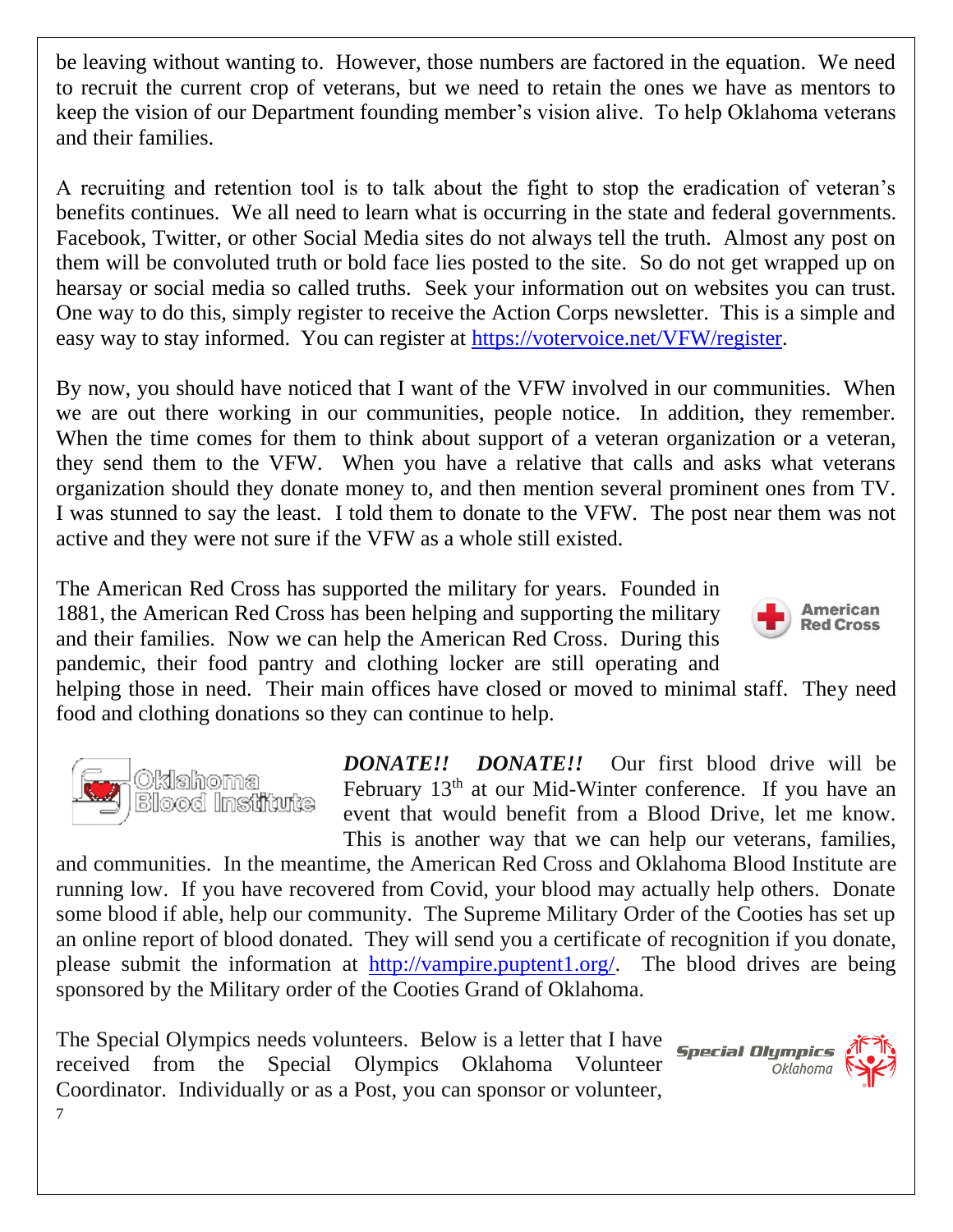go to [https://www.sook.org/get-involved/become-a-volunteer/.](https://www.sook.org/get-involved/become-a-volunteer/) When you volunteer as a member of the VFW, please wear something that identifies you as a VFW or Auxiliary member; it helps increase public awareness. I have spent time with some of the Special Olympians. They are some great people and a lot of fun to be around. Like our cause, this is also a great cause to support.



The Oklahoma VFW Foundation has need of volunteers! We are looking for people that enjoy engaging with businesses or other entities that donate money to worthy causes. The board feels that helping the veterans of Oklahoma is the greatest cause of all. We need help reaching out to businesses. Help us help the foundation grow so that it can support us in

our mission to help veterans.

Like any organization, vacancies occur. If you are interested in serving your fellow veterans, please submit a letter with your fund raising and non-profit experience for consideration. The board, at their next scheduled meeting will consider and interview applicants. Please send your experience letter to Jim Bassett, **bassett**  $15@$  vahoo.com. I will ensure the board reviews all letters.

## *Be Visible!*

By now, you should have noticed that I want of the VFW involved in our communities. When we are out there working in our communities, people notice. In addition, they remember. When the time comes for them to think about support of a veteran organization or a veteran, they send them to the VFW. I had a relative that call and asks what veterans organization should they donate money to, and mentioned several prominent ones from TV. I was stunned to say the least. I told them to donate to the VFW. The post near them was not that active and they were not sure if the VFW as a whole still existed.

Being out and active in your community helps people know that the VFW is alive and kicking in their communities. What are you doing to make sure they know you are with the VFW or Auxiliary? Wear something that identifies you! Any time you help a veteran is also a good time to wear something that identifies you as a member of the VFW or Auxiliary. There are some exceptions if you are working with other entities, check with them to find out if you can wear VFW or Auxiliary items. The Department offers VFW and Auxiliary shirts as part of an ongoing fundraiser. We also have a licensed VFW and Auxiliary vendor that does custom work with plaques or other items.

## *Be Visible!*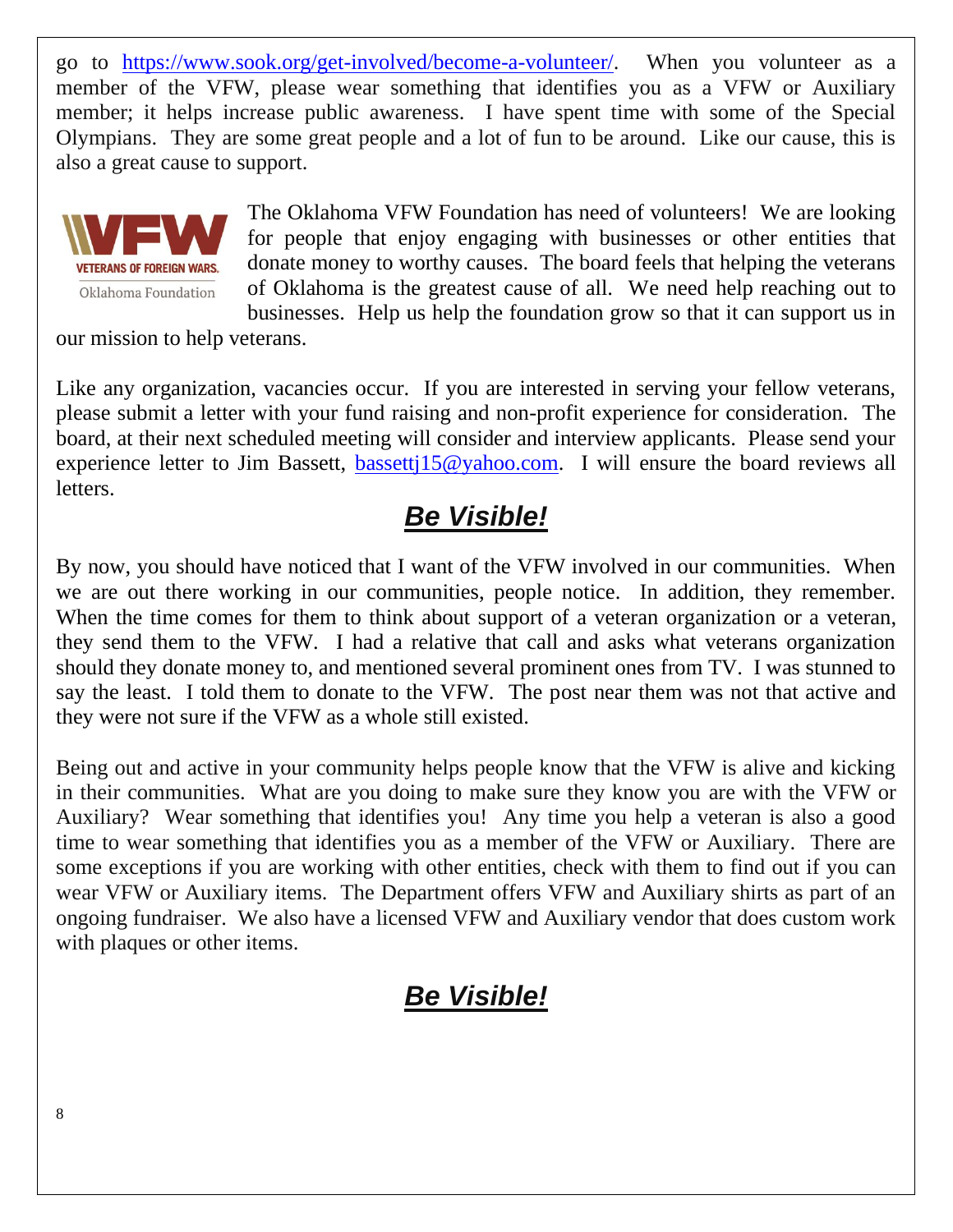#### Jim Bassett

State Sr Vice Commander Department of Oklahoma Veterans of Foreign Wars 405.664.3929 [Bassettj15@yahoo.com](mailto:Bassettj15@yahoo.com)



*A message from the Special Olympics Oklahoma*

Hello Volunteers!

First off, you are SO missed! Here at Special Olympics Oklahoma we are searching for ways to stay connected and active during these times and want you to know we have not forgotten about you!

I actually need some volunteers for a few upcoming events & then I want to share an at-home volunteer opportunity that you can be a part of.

The Tulsa & OKC Polar Plunges are both happening on February  $27<sup>th</sup>$  from 8:45am to 11:30am. If you are in one of those areas and wanting to support Special Olympics (and not get wet) check out the sign ups here: **Tulsa Polar Plunge**-- <https://www.signupgenius.com/go/8050E4EA4AC2BA6F58-polar2> **OKC Polar Plunge**-- <https://www.signupgenius.com/go/8050E4EA4AC2BA6F58-polar1>

The 49<sup>th</sup> annual **St. Patrick's Day Run** is coming up on March 13<sup>th</sup> and will be fun as always! We need volunteers to help make this event "run" smoothly (pun intended)! Here is the link to check out all the spots available:<https://www.signupgenius.com/go/8050E4EA4AC2BA6F58-stpatricks1>

Finally, for the last few months an at-home opportunity has been available and has been very successful for reaching our athletes in an encouraging way! This opportunity is called **Volunteer From Home** and allows you to make homemade posters, letters, videos, and photos encouraging our athletes across Oklahoma. More information regarding this event is available through the link here to sign-up: <https://www.signupgenius.com/go/8050E4EA4AC2BA6F58-volunteer>

If you have any questions regarding any of the above opportunities or have suggestions as well, please reply to this email and I will do my best in communicating back with you as soon as possible. Thank you again for all that you have done and will continue to do for Special Olympics Oklahoma and our incredible 12,100 athletes!

**Josie Stephens** *Volunteer Manager*

….. **Special Olympics Oklahoma Tel** +1 918-481-1234 **Facebook** [Special Olympics Oklahoma](https://www.facebook.com/specialolympicsoklahoma/?ref=bookmarks) **Volunteer Facebook** [Special Olympics Oklahoma Volunteers](https://www.facebook.com/SpecialOlympicsOklahomaVolunteers) **Instagram** [@SOOKlahoma](https://www.instagram.com/sooklahoma/) **Twitter** [@SOOKlahoma](https://twitter.com/search?q=sooklahoma&src=spxr)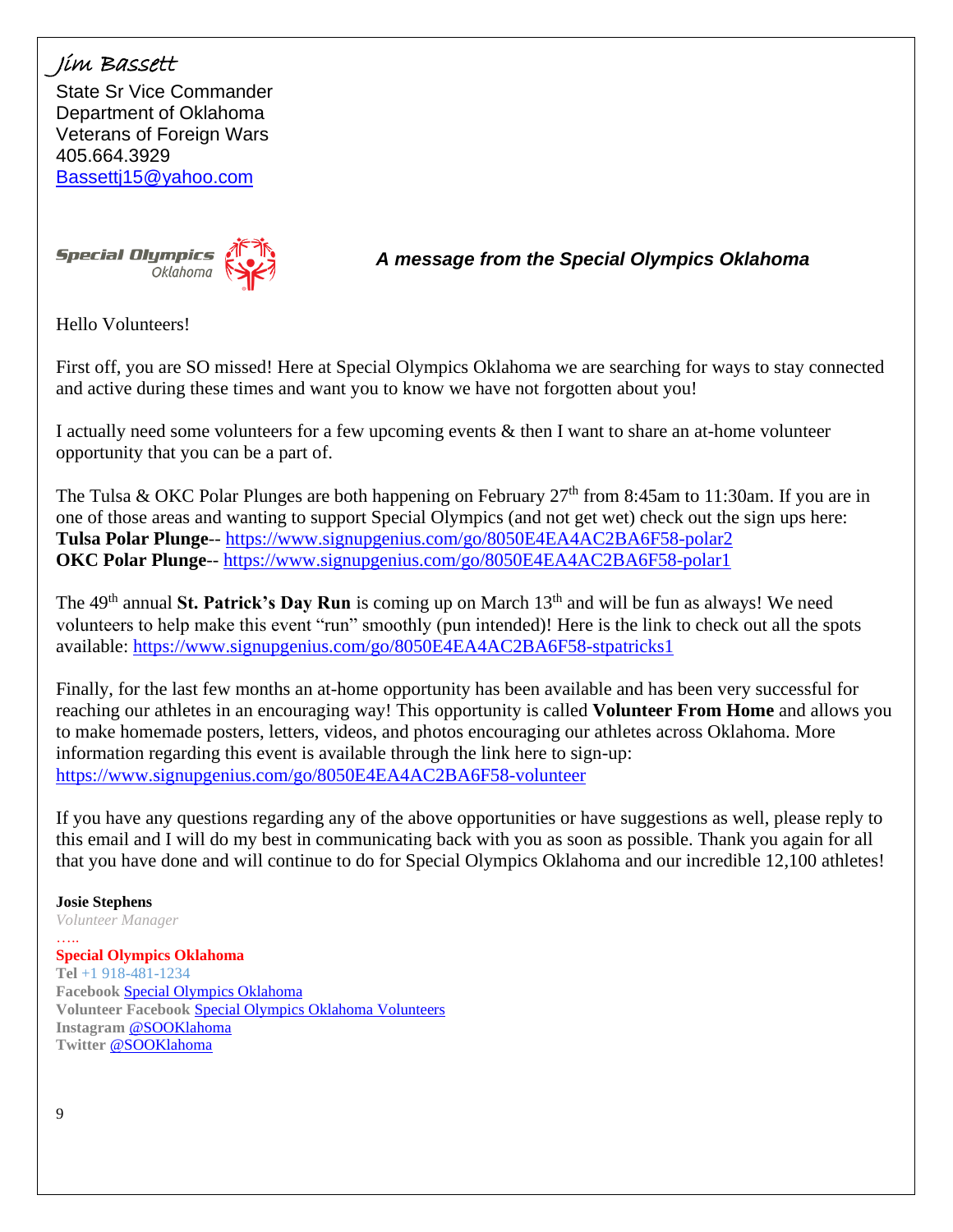

# **American Red Cross**

We are with you, wherever you are, 24 hours a day, everyday. 1-877-272-7337 or redcross.org/military

### *American Red Cross Needs YOU!*

Please join us as a Red Cross Volunteer Mental Health Facilitator!

# *We are looking for volunteers interested in facilitating virtual, interactive, engaging, psychoeducational, smallgroup workshops for military service members, Veterans, their family-member's and caregivers.*

#### **Our Goals:**

Provide a safe educational space for participants to discuss challenges and concerns and learn the tools to build upon their natural resilience.

#### **Ready To Join The Team? Need more information?**

Please contact Samantha Hand at [Samantha.hand@redcross.org](mailto:Samantha.hand@redcross.org) or call 405-245-6467.

#### **What is needed?**

- Master's level or higher mental health professional with independent, clinical, and unencumbered license.
- Interest in facilitating 2 or more workshops:

#### **What is required?**

- Facilitate a minimum of two times ayear
- Able to facilitate virtually and/or in person
- Actively participate in short virtual training course
- Provide copy of current license with visible expiration date

#### **Red Cross provides:**

- All training and materials
- CEs for completion of facilitator training
- Tech hosts for virtual and in person workshops

#### **Current workshops**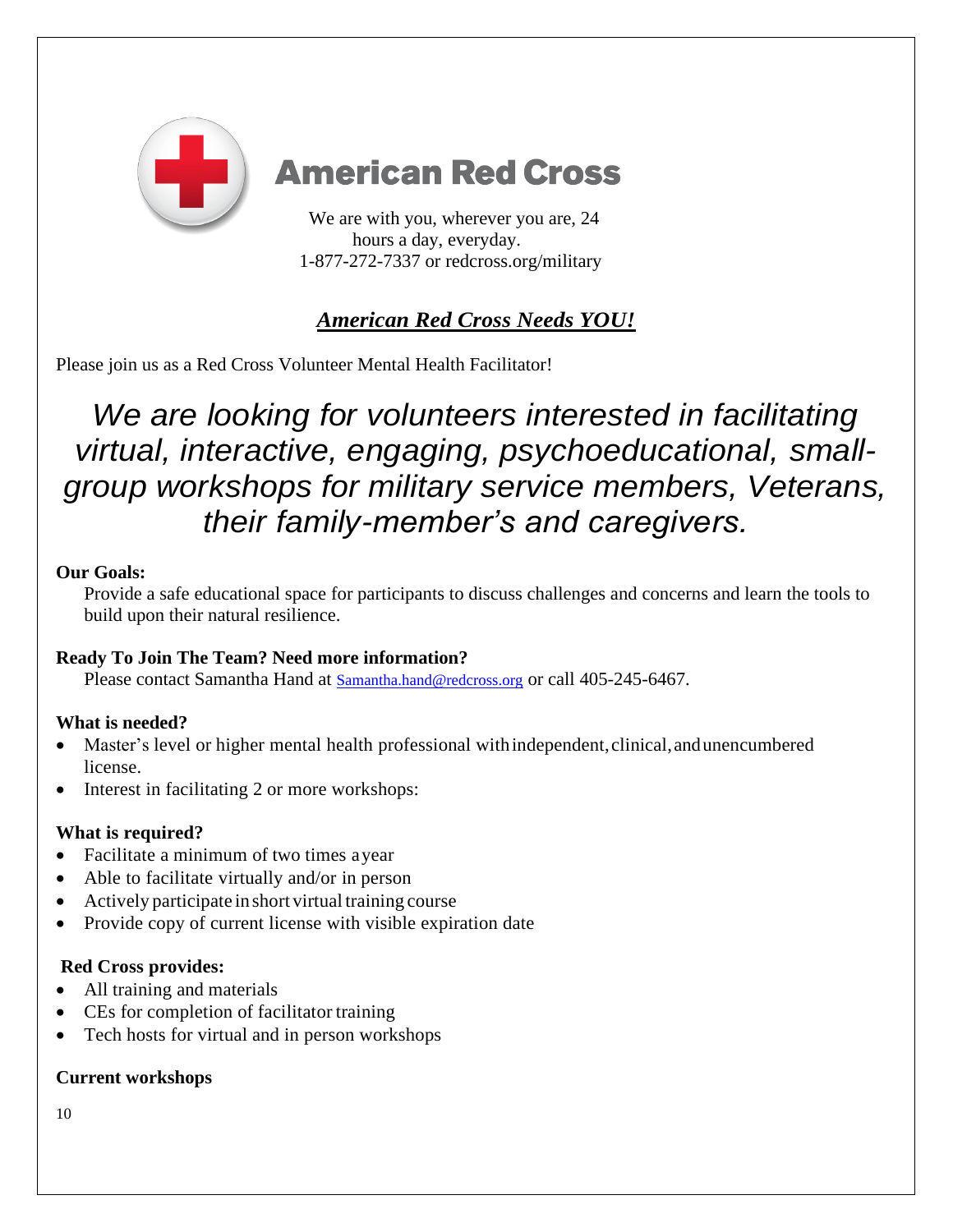- Creating Calm
- Stress Solutions Reconnections--Adult / Child Family Laugh and Learn
- Calm and Connected Virtual Chat for teens Mind/Body workshops

#### *Volunteer Opportunities with Service to the Armed Forces*

- Virtual Briefing Facilitators
- Virtual Workshop Tech Hosts
- Casework
- Youth Action Campaign (Ages 13-24)
- MTF Pharmacy Teams
- Remote Office Support
- Pharmacy
- Dental/Medical Assisting
- Sewing Auxiliary

We are with you, wherever you are, 24 hours a day, everyday. 1-877-272-7337 or redcross.org/military

#### *Virtual Resiliency Workshops*

- Live, interactive, virtualworkshops.
- Active Duty, Reserves, National Guard, Veterans, Family Members, Family Readiness, Ombudsmen, Key Spouses, and Caregivers of Military/Veterans.
- Topics Include
	- Stress Solutions
	- Effective Communication
	- Reconnection Workshops
- Ready to schedule a workshop for your command, group, or family?

Contact us by phone or email to set up your workshop today! [katrina.velarde@redcross.org](mailto:katrina.velarde@redcross.org) 785-477-1751 [samantha.hand@redcross.org](mailto:samantha.hand@redcross.org) 405-245-6467

#### *Hero Care APP*

Easy to use free smart phone application.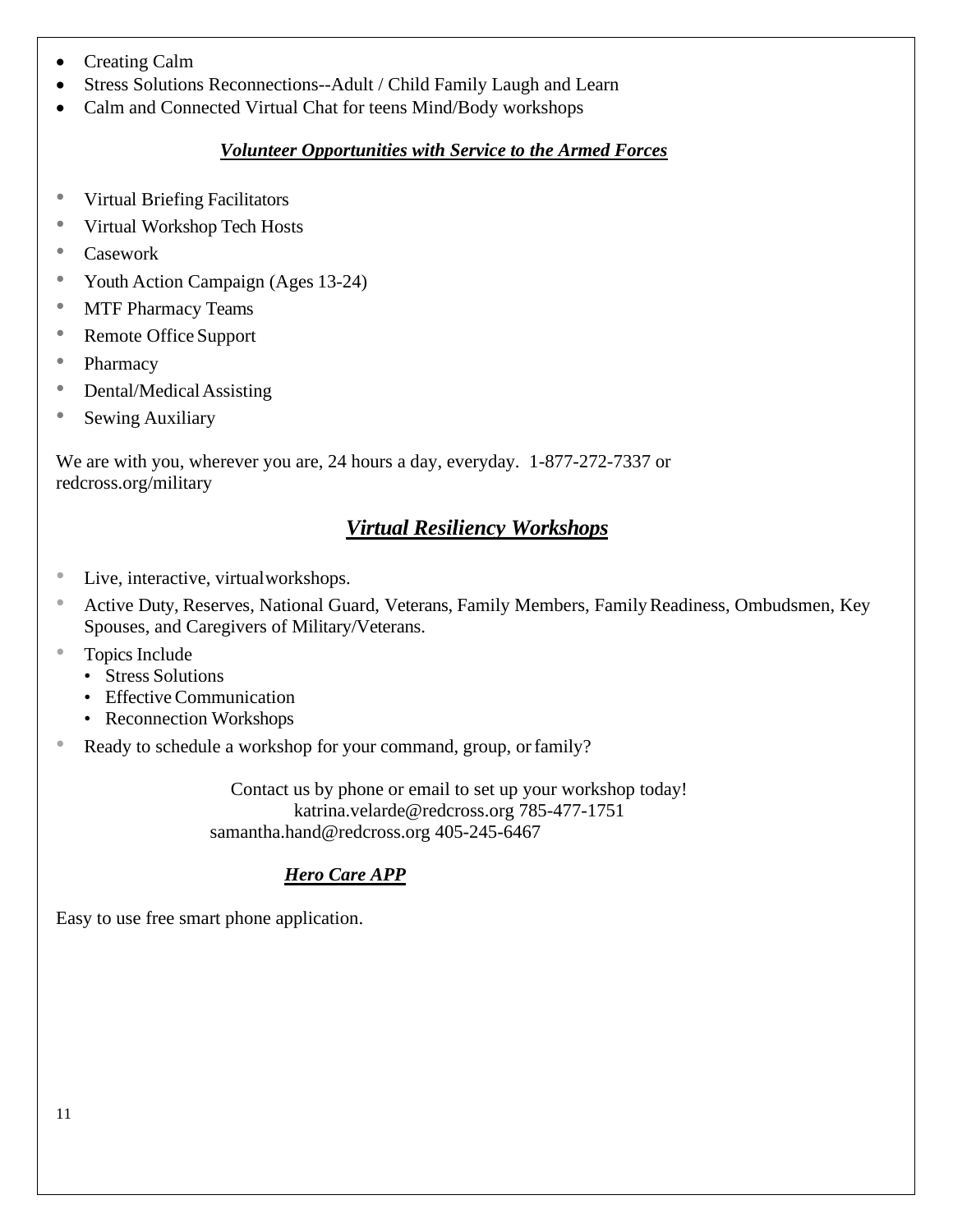**The fastest way to send an emergency message Text 'GETHEROCARE ' to 90999.**



#### *Contact Information:*

If you would like more information on the American Red Cross, it's programs, or volunteering or helping, please contact Samantha Hand at [Samantha.hand@redcross.org](mailto:Samantha.hand@redcross.org) or call 405-245-6467 or

Rebecca McGary, [rebecca.mcgary@redcross.org](mailto:rebecca.mcgary@redcross.org) or call 405-228-9547, VFW Post 8706.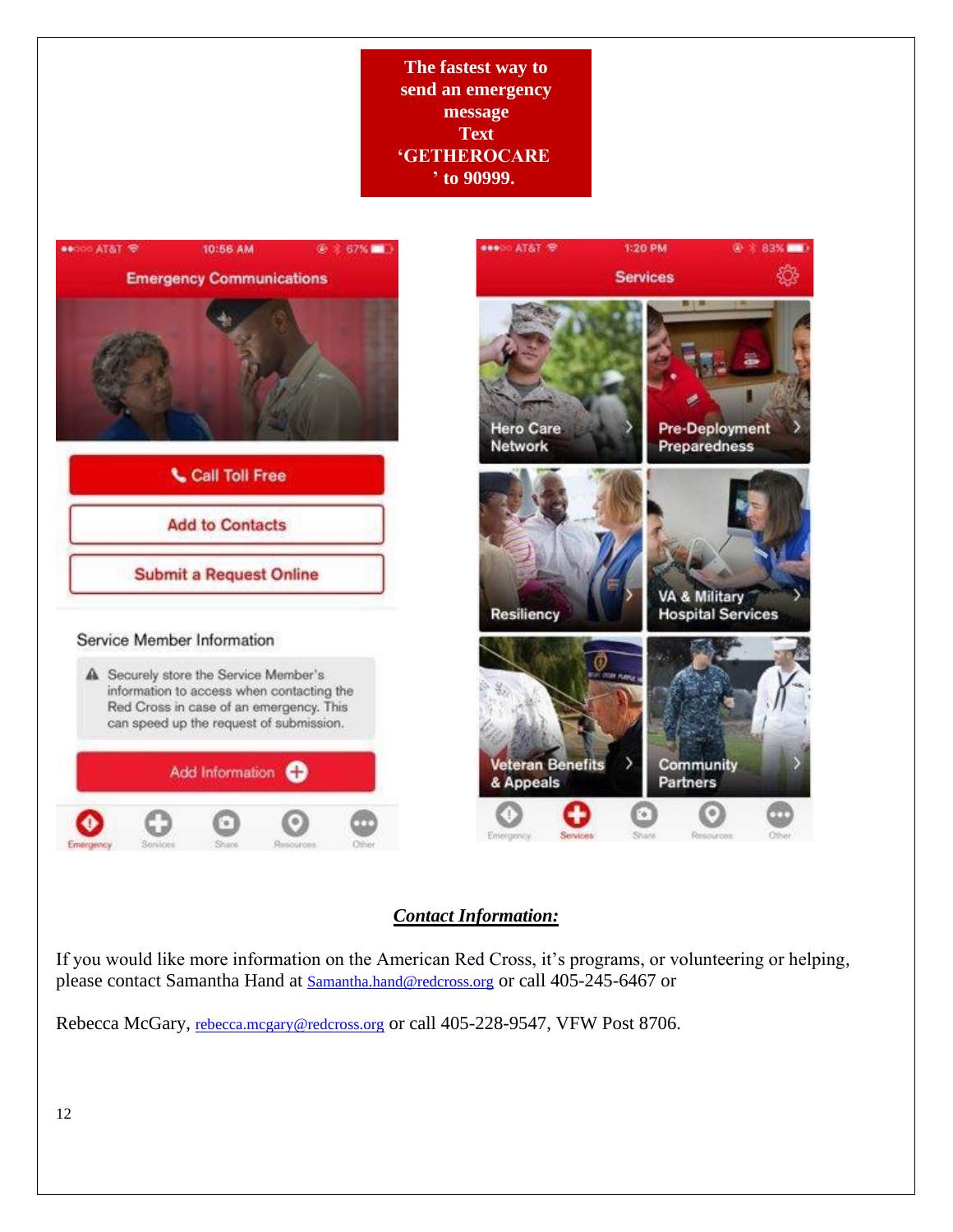## *FROM THE STATE JUNIOR. VICE COMMANDER*

Comrades, I wanna start off and thank everyone for their attendance at Mid Winter. Junior Vice Commander-in-Chief Tim Borland extends his gratitude to our department membership from the VFW and Auxiliary. Tim left with insight from many of you and appreciated it. With this milestone of the year behind us, we need to focus on our programs that are left and keep pushing forward with membership. As always, I hope to see many more of you before the end of this year. Remember in April we will be having the centennial celebration and hopefully even more of you will come out and support it. Let's keep going and finish this year out on a really strong and positive note.

Jeremy J. Owen State JR Vice Commander Department of Oklahoma

### *FROM THE NATIONAL COUNCIL MEMBER*

**Programs:** Voice of Democracy and Patriot's Pen Parade of Winners: This year, the VFW will be hosting its first-ever, virtual Parade of Winners on April 1 at 7 p.m. CDT, live on Facebook. Please plan on joining us for this amazing event. **All-American Dashboard:** Updates to Post rankings based on divisional standings and membership percentages launched on Monday. Six Departments have not submitted their Department program participation reports. **Walgreens and VFW COVID** Vaccination Site Sign Up: The VFW and Walgreens are engaged in exploratory discussions regarding the opportunity to enlist VFW Posts nationwide in this important vaccination effort. Qualified Posts must have: **1.** The freezer capacity to store an appropriate number of vials of the vaccine. This is roughly the size of a large pizza box; limited shelf life of 5-10 days. 2. Adequate space for administer stations and social Distancing. 3. Wi-Fi connectivity. 4. Adequate parking. Should your Post qualify to act as a vaccine distribution site, Walgreens' would provide the professional staff and materials needed to properly administer the vaccines. Only Posts in the United States qualify, and we are asking that no one contacts Walgreens directly currently. If you believe your Post qualifies, please contact State Headquarters. **Development:** \_Feb. 16 Appeal: Telemarketing Campaign #3 to nonmember responsive and nonresponsive donors. Feb. 20 Appeals: February newsletter to member and nonmember donors. Label certificate reminder with bookmark to member donors. **Administrative Operations:** There are currently 47 Posts under suspension. The organization currently has 6,026 active chartered Posts. Administrative Operations is engaged in 26 Article IX Disciplinary Actions, six administrative actions and seven pending membership eligibility challenges. This past week we received six new Bylaws/Articles of Incorporation submissions in for review. We also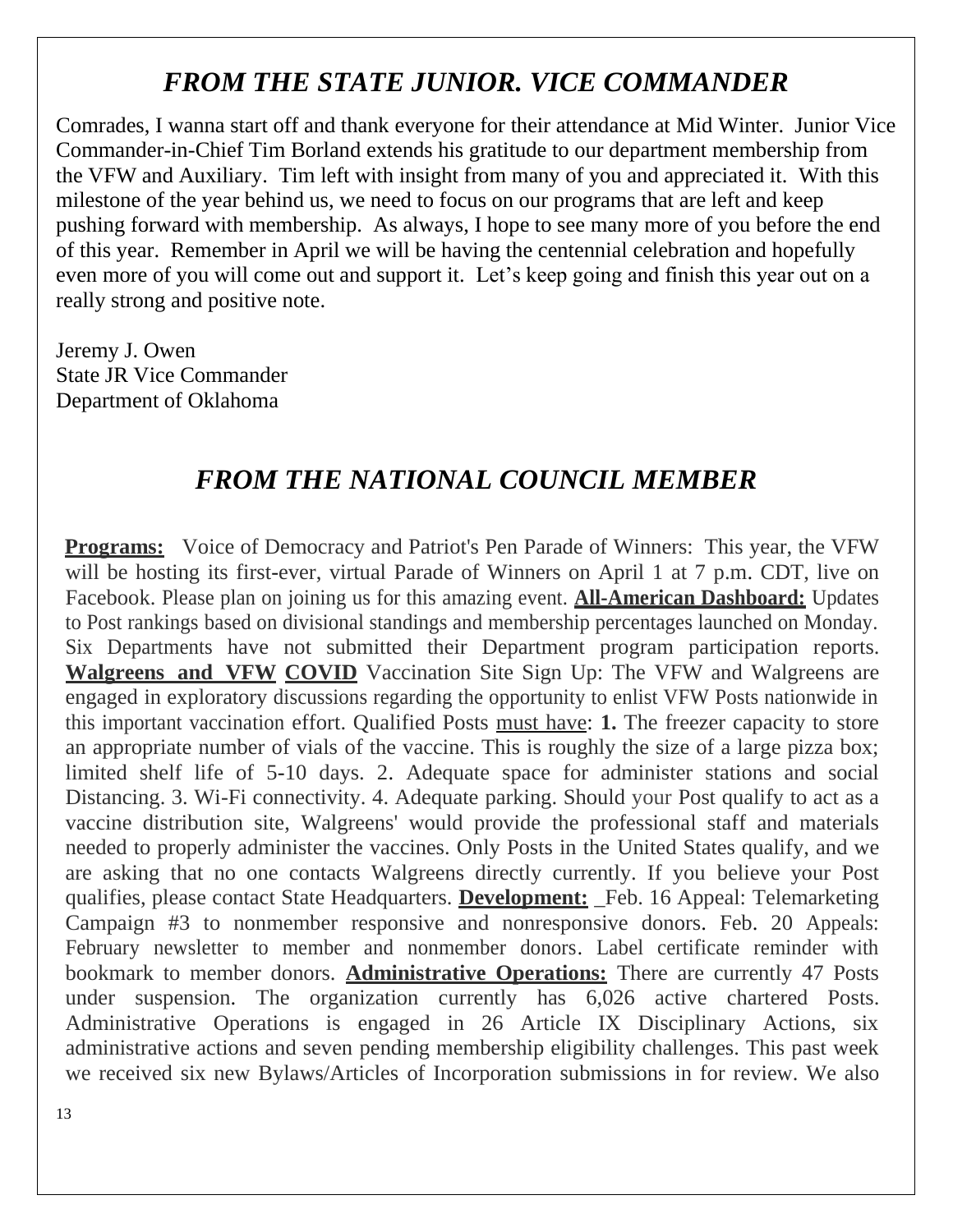reviewed and approved 10 total Bylaws/Articles of Incorporation submissions and currently have eight submissions pending review and approval. Current turnaround time on Bylaws/Articles of Incorporation submissions is approximately 14 days. Administrative Operations is prepared to represent the Commander-in- Chief in four appeals to the Council of Administration to be heard by the Committee on Appeals on Wednesday, March 3, 2021. The Committee's report and recommendation will be presented to the body on March 6, 2021. **Meetings and Events:** Conducted 2025, 2026 convention city bid presentations via ZOOM on Feb. 12. Six cities were presented. Semi-finalists will be presented to the Time and Place Committee on March 3, 2021, to make a final decision of which city for each year will be presented to the NCOA for approval on March 7, 2021. Ongoing - weekly ZOOM call with various meeting planners and supplier's discussions on state of the industry, ideas exchange and overall encouragement during this time. Periodically there are guest speakers providing information as it relates to meetings and events. Ongoing - weekly ZOOM call with ALHI hotels and presentations of the current state of the meetings industry provided by CEO/President, Michael Dominguez. The presentation includes updates on status of COVID-19. Sources include, but not limited to Johns Hopkins and CDC. Updates also provided on venues who have successfully hosted virtual/hybrid meetings. Preparing Baltimore convention housing assignments. Housing to open 3/19/21. Updated tentative Baltimore National Convention web agenda, forwarded to communications to begin input of information on convention website. Semiweekly conversations with Baltimore to stay up to date on the city status as it pertains to the July 2021 National Convention. Site visit of KC/Loews hotel with Auxiliary NST. Loews opened in June 2020 and will be a part of the KC/2022 housing package. Continuing review of 2022 Kansas City Convention contracts hotels and convention center. **National Legislative Service:**

11

14 Last week, the Senate Committee on Veterans' Affairs voted 87-7 to confirm Denis R. McDonough for the position of Secretary of Veterans Affairs. He will be the second nonveteran to lead VA. While McDonough has not served in the armed forces, he is a public servant with wide-ranging experience including as White House Chief of Staff for former President Obama. Both the House and the Senate Committees on Veterans' Affairs have announced all their committee members. The Senate Committee on Veterans' Affairs will be chaired by Sen. Jon Tester (D-MT) with Sen. Jerry Moran (R-KS) as the ranking member. The House Committee on Veterans' Affairs will be chaired by Rep. Mark Takano (D-CA) with Rep. Mike Bost (R-IL) as the ranking member. VFW currently supports two pieces of legislation pending before the 117th Congress. **National Veterans Service** National Veterans Service completed its first NVS Update webinar for Department Service Officers and other VFW-accredited field staff. This is the latest concept to promote routine dialogue between NVS and the VFW's global network of accredited advocates using video teleconferencing technology. In the past, NVS would send periodic information updates to service officers via email. Additionally, we continue to work on the virtualPTC training preparation/planning class that will be held in May. The initial interviews for the BVA opening have been completed. We are awaiting Ryan's return to schedule the second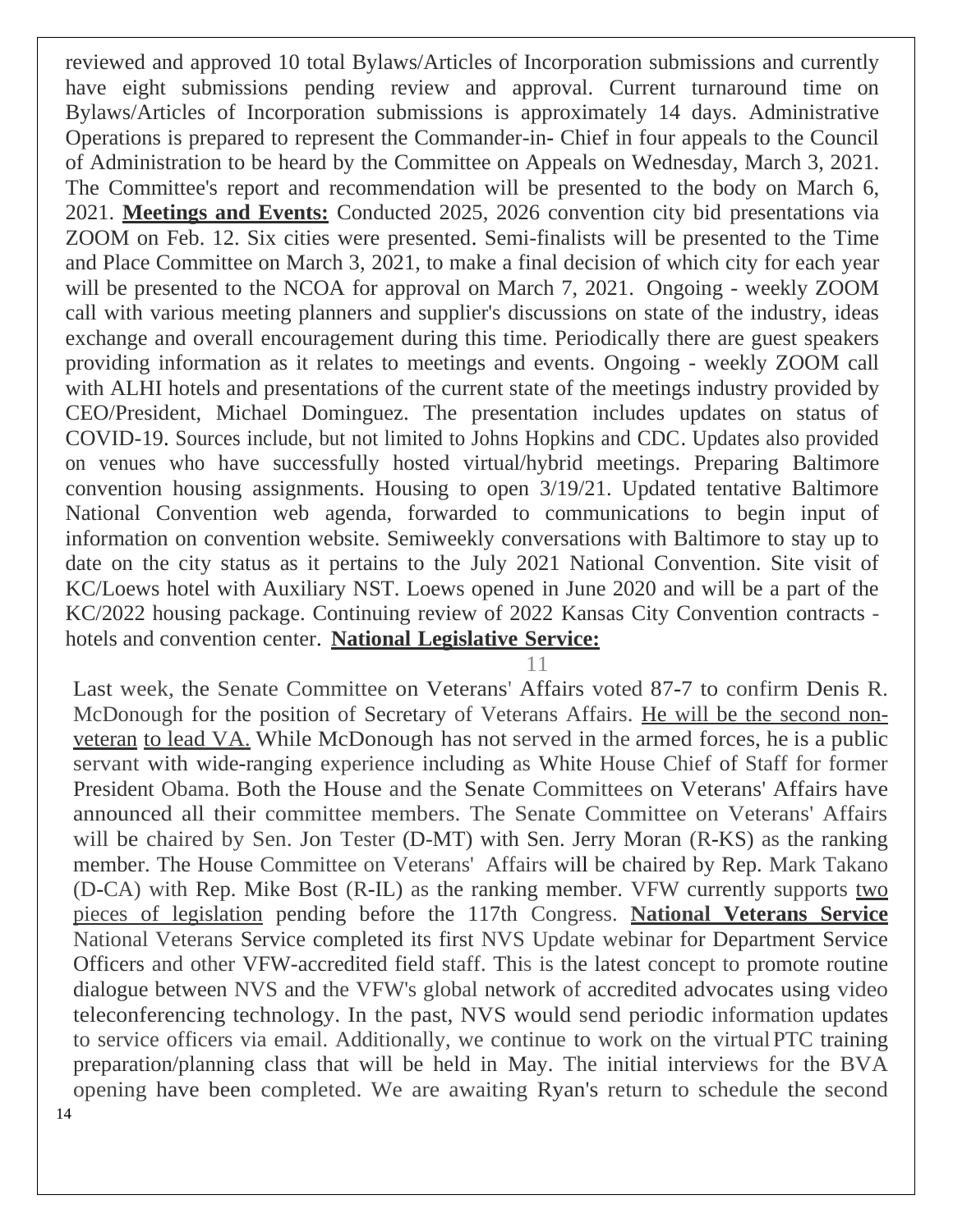interview. NVS leadership participated in the Project Atlas update meeting, and the quarterly VAVS meeting. NVS VFW Pre-Discharge Claims Representatives continued to host virtual benefits briefings for transitioning service members around the country, this week hosting briefings at Nellis AFB, Navy Yard, Ft. Myer, Norfolk, Camp Pendleton, and Camp Lejeune. **Communications and Public Affairs:** The C&PA director meet with HQ Communications manager to discuss current state of online presences across all Departments, Districts, and Posts. Meeting concluded with a move to update communications/social media briefings during upcoming leadership meetings. The C&PA director worked with other directors and staff to respondto several media queries from national press. The C&PA director is meeting with podcast producers to establish recording process and workflow as he takes over as host. National Security and Foreign Affairs Director Bob Jackson attended a hearing by the House Armed Services Committee, which received testimony from Vice Director for Operations for the Joint Chiefs of Staff Major General Jeff Taliaferro, USAF, and Director of Operations for the National Guard Bureau Major General Steven S. Nordhaus, USAF, regarding the Department's evolving support of the government-wide COVID-19 pandemic response, as well as force protection efforts. Bob Jackson will also participate in the Army VSO Stakeholder's meeting on Friday. The topic of discussion will be continued family support during the pandemic. NOTE from Robbie: As we have progressed two months past the difficulties of "2020", we continue to stand strong and our organization has endeavored to clearly assist with empathy, funding, and material support. We should give thanks for that in the spiritual manner we each choose. Let us also assist to make a respectable path for all individuals and give all personal faiths a call to remove the barriers that prevent everyone from worshipping as they so desire. We have a way to go with COVID, hang in there, we will succeed!

Robbie Clark National Council Member Department of Oklahoma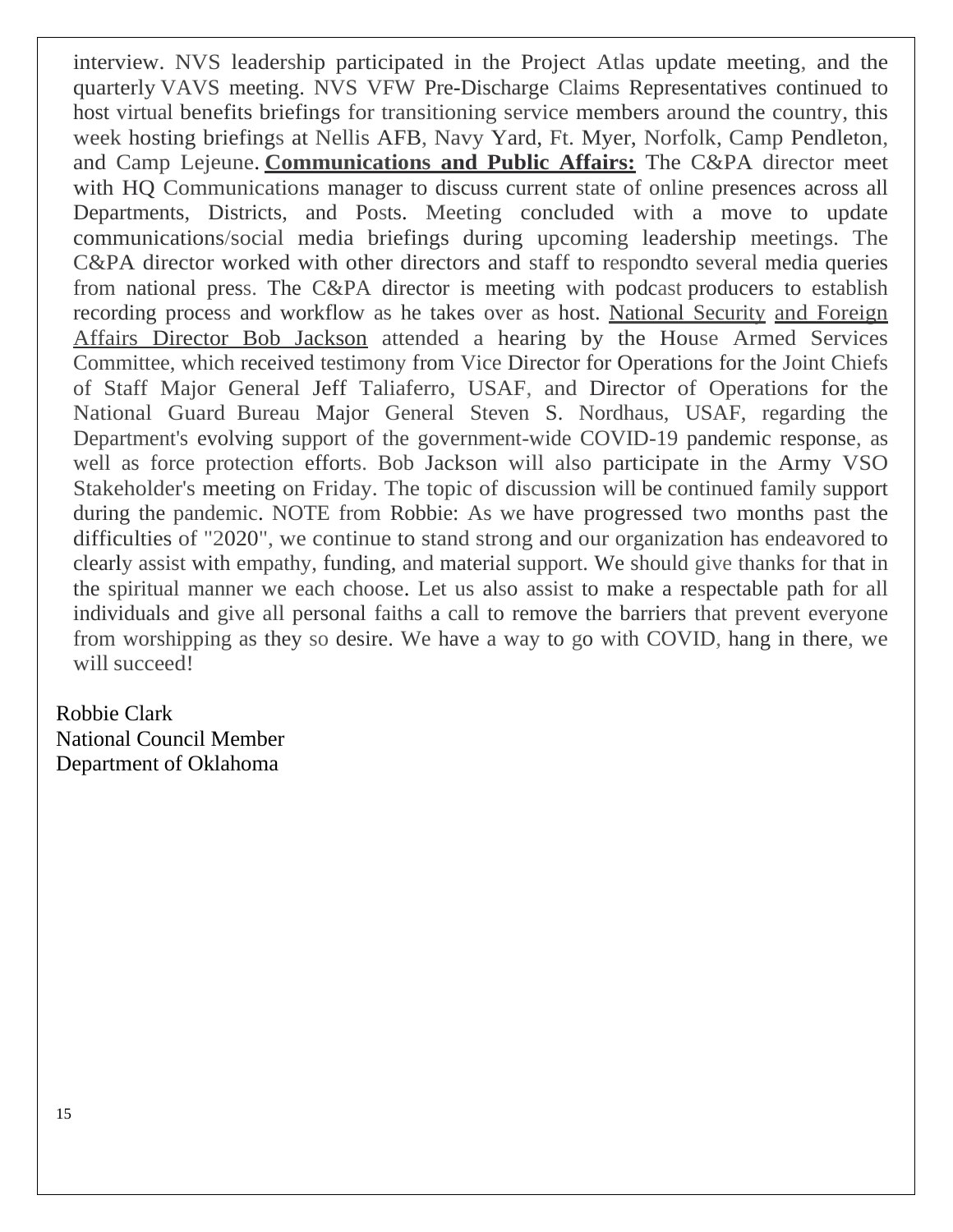## *FROM THE STATE ADJUTANT/QUARTERMASTER*

Comrades, as we approach our Post elections, District & State Conventions please remember that pursuant to National ByLaws & Manual of Procedures, the following will be observed.

*MOP, Sec 222 "Delegates and alternates for the District Convention and Meetings, Department and National Conventions shall be elected at a regular meeting in April. Delegate strength will be based on members in good standing as of March 31st .*

Comrades, on March 31, I as your Department Quartermaster will access the On-line Membership System and determine the "Members in Good Standing" for each post within our department. Based upon the members in good standing, pursuant to National ByLaws, Sec 222, Delegate strength shall be one for every thirty members or fraction thereof in good standing. Delegates and alternates shall be elected in accordance with the Manual of Procedure. Please note that I am attaching the VFW-OK Delegate Worksheet with these General Orders and will do the same next month.

For those of you who attended the Mid-Winter Conference, thank you for your participation. I hope you enjoyed yourself.

**Curt** 

## *FROM THE STATE SURGEON*



### STACY REDDIG: VFW OKLAHOMA STATE SURGEON GENERAL ORDERS: March

Hello Comrades, Sisters and Brothers:

 February was not particularly good for many Veterans and their families. Having to cancel Mid-Winter due to extremely cold temperatures and ice/snow. The VA Clinics had to cancel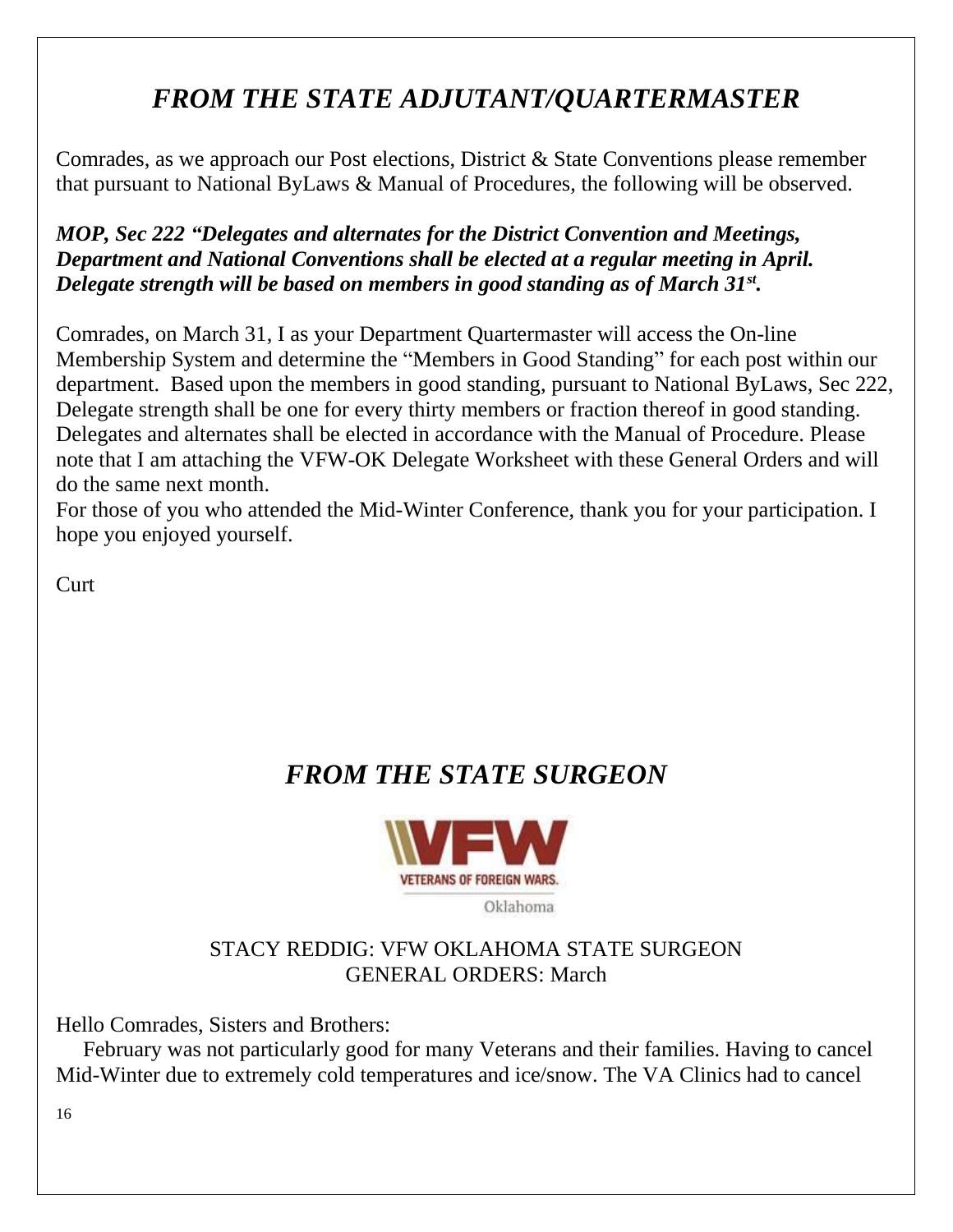appointments due to closer. Causing issues with all Veterans not being able to be seen when necessary. A staggering 20 veterans commit suicide every day, and the VFW is committed to lowering this number and changing the stigma surrounding mental health in America. I am saddened to say that a person that I served with in Iraq committed suicide this past month. It is exceedingly difficult times for many Veterans and their families due to the pandemic, weather conditions, loss of jobs, loss of income and so much more. It is our duty to educate ourselves



and others and learn how to help combat this critical issue. Please visit [https://www.veteranscrsisline.net](https://www.veteranscrsisline.net/) and click on topics under "Education and Advice" for resources. Learn to recognize red flags. Veterans can experience an emotional or mental health crisis due to a wide range of situations. For some, it might be the end

of a personal relationship, for others, it might be the loss of a job, though the most is heightened by their experiences during military service. It is important to learn the "Five Signs" that may mean someone is in emotional pain and might need help. You can find this information at [https://www.changedirection.org/#five-signs.](https://www.changedirection.org/#five-signs) Many Veterans may not show any signs of intent



to harm themselves before doing so, but some actions can be a sign that a person needs help. Veterans in crisis may show behaviors that indicate a risk of self-harm. The following can all be warning signs:

- Appearing sad or depressed most of the time
- Hopelessness; feeling like there's no way out
- Anxiety, agitation, sleeplessness, or mood swings
- Feeling as if there is no reason to live
- Feeling excessive guilt, shame, or sense of failure
- Rage or anger
- Engaging in risky activities without thinking
- Losing interest in hobbies, work, or school
- Increasing alcohol or drug misuse
- Neglecting personal welfare; a deteriorating physical appearance
- Withdrawing from family and friends
- Showing violent behavior, like punching a hole in the wall or getting into fights
- Giving away prized possessions
- Getting affairs in order, typing up loose ends, or writing a will

The following signs require immediate attention:

- Thinking about hurting or killing yourself
- Looking for ways to kill yourself
- Talking about death, dying, or suicide
- Self-destructive behavior such as drug abuse, weapons, etc.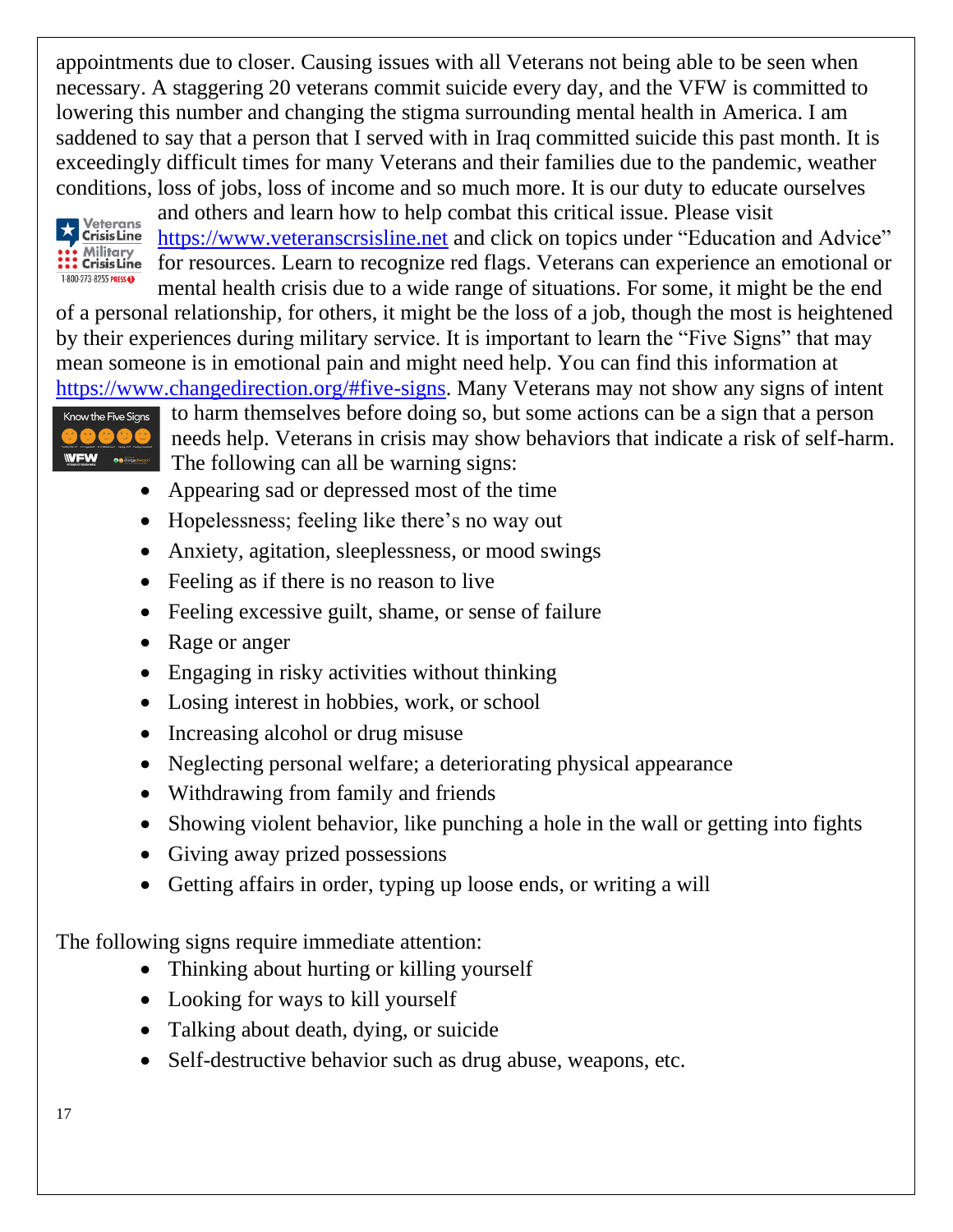If you notice any of these in a Veteran, please call the crisis hotline number 1-800-273-8255 and press 1. We must help deplete the numbers.

 As you all had been made aware of, Bill Beane, PSC 70-71, the founder of our Mr. VFW in the Department was laid to rest on January 20, 2021 at Fort Gibson National Cemetery. It was an honor to see the support from VFW and Auxiliary members that attended. Also attended another Past Department Auxiliary President funeral on January 29, 2021. Members, we really need to start thinking about our membership. We have lost several members in the past few months. We need to keep this organization growing. Please reach out to me if you need help with membership. I am always here to help. We had great teamwork in helping Danny Medley, Commander at VFW Post 2592 in Bernice. Danny needed help getting a trailer home moved to help a Veteran who lost his home to a fire. Assisted by contacting News 6 via email. It all is a work in progress! Thank you for the ones who stepped up to help this Veteran. Keep reaching out to VA Centers to help where help is needed. Make calls to members, family, and friends to make sure they are doing ok.

If you have any questions, please do not hesitate to call, text, or email me.

Stacy Reddig State Surgeon VFW Oklahoma 405-421-1990 [stacyreddig32@gmail.com](mailto:stacyreddig32@gmail.com)



## *FROM THE STATE RIDERS GROUP PRESIDENT*



Greetings Comrades and Fellow Riders

My name is Billy Stone, I am the President for the Oklahoma VFW Riders and Quartermaster for Post 4574 in Ardmore. I hope everyone is healthy and staying safe considering the year 2020 was, and pray that this year is a better one. I am just wanting to reach out to all the Post and my Comrades to let them know about the VFW Riders and the opportunities that Riders can create. The purpose of the VFW Riders is to support of the VFW by promoting the public visibility of the VFW, and its programs, through community service and participation in veteran's service and Community events, through responsible motorcycling. We promote safe motorcycle riding and veteran's service with an active membership, along with the help from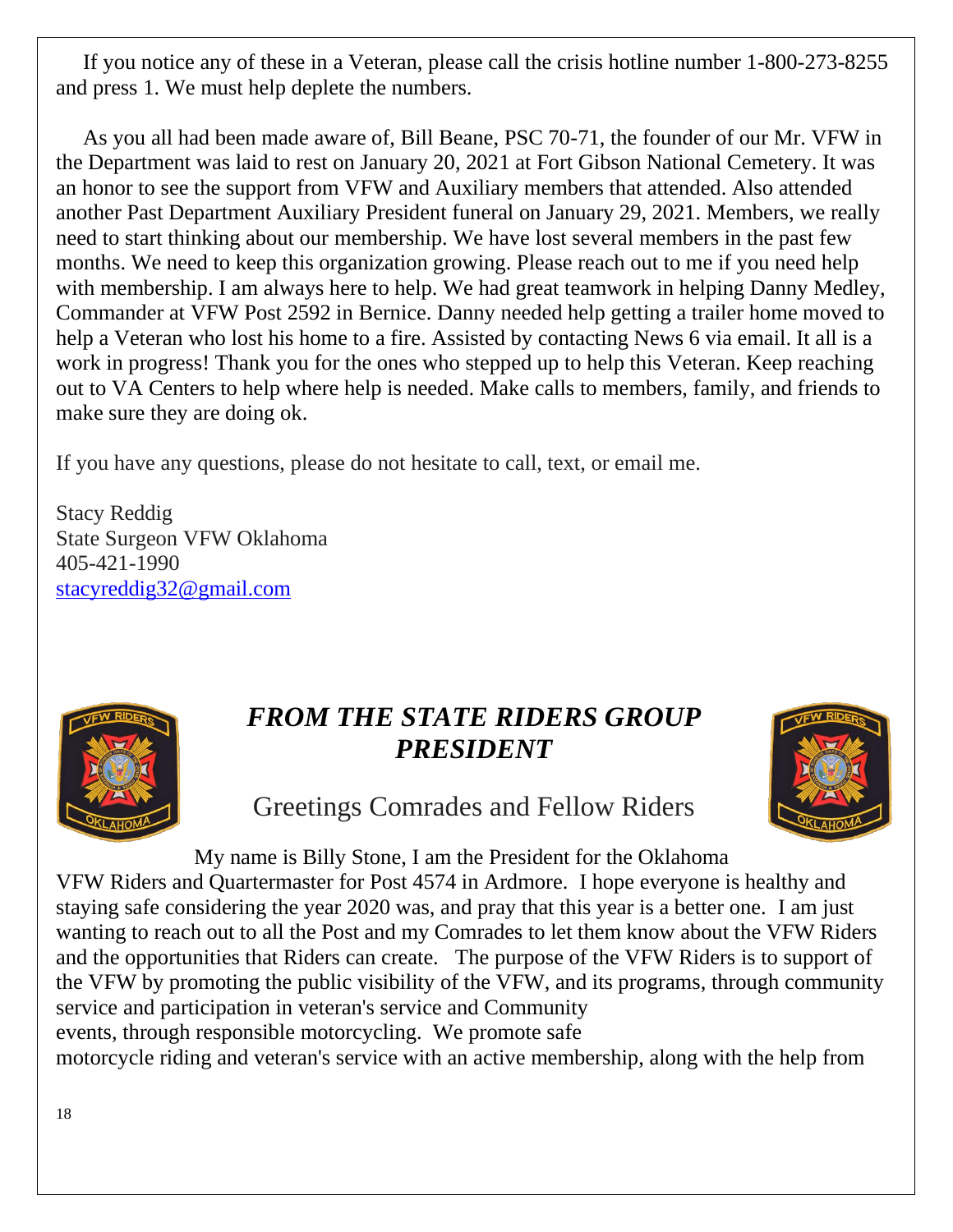Supporters within our Communities. By setting a positive example and to help with recruiting in our Post's.

There are currently four Post with a Riders Group and the Department has one. Groups can be established at the Post, District and State levels. If there is not enough Members to start one at your Post or District, but have members who are interested. They can join an already established Group. Which can be with the Department Group or that of another Post, without having to change their Post Membership. While we face new obstacle's every day and with the changing times, we must change too. We have to come up with new ideas of recruiting new members and ways retain our current ones. And we must do so without changing the core of what the VFW represents, Love for our Country, our families and our Brother's and Sister's in Arms.

Here are some of the events we have coming up this year.

 There will be a State Riders meeting March 21, 10:30am at the VFW Dept. 1103 Blackwelder Ave. Oklahoma City, Ok.

 The VFW Riders Post 4574 is in the process of planning their annual Ride for the Vet's Poker Run in June, along with planning a Car, Bike and Audio Show, date to still be determined.

 The VFW Riders State Rally will be held September 17th thru 19th at Sequoyah State. This will be our second one and we hope to build off of the success we had last year.

 September Sept 22nd thru 26th will be a Medal of Honor Escort/Parade. This is held in Gainseville Texas to honor the Recipients of the Medal of Honor. There will be a Motorcycle Escort from DFW to Gainseville on the 22nd. There are usually anywhere from 400 to 7oo motorcycles escorting the Recipients. On Saturday the 26th is the Parade through downtown. It's four days of events set up that will allow people to meet and mingle with some of our Countries greatest treasures. It's one of the most humbling and unforgettable events you will ever be a part of.

If would like more information contact myself at 580-465-7077 or email [commochief345@yahoo.com](mailto:commochief345@yahoo.com) or you can contact the State Adjutant/QM Curt Watts at 405-590-8577.

Thank You Billy Stone

VFW Riders State President

VFW Post 4574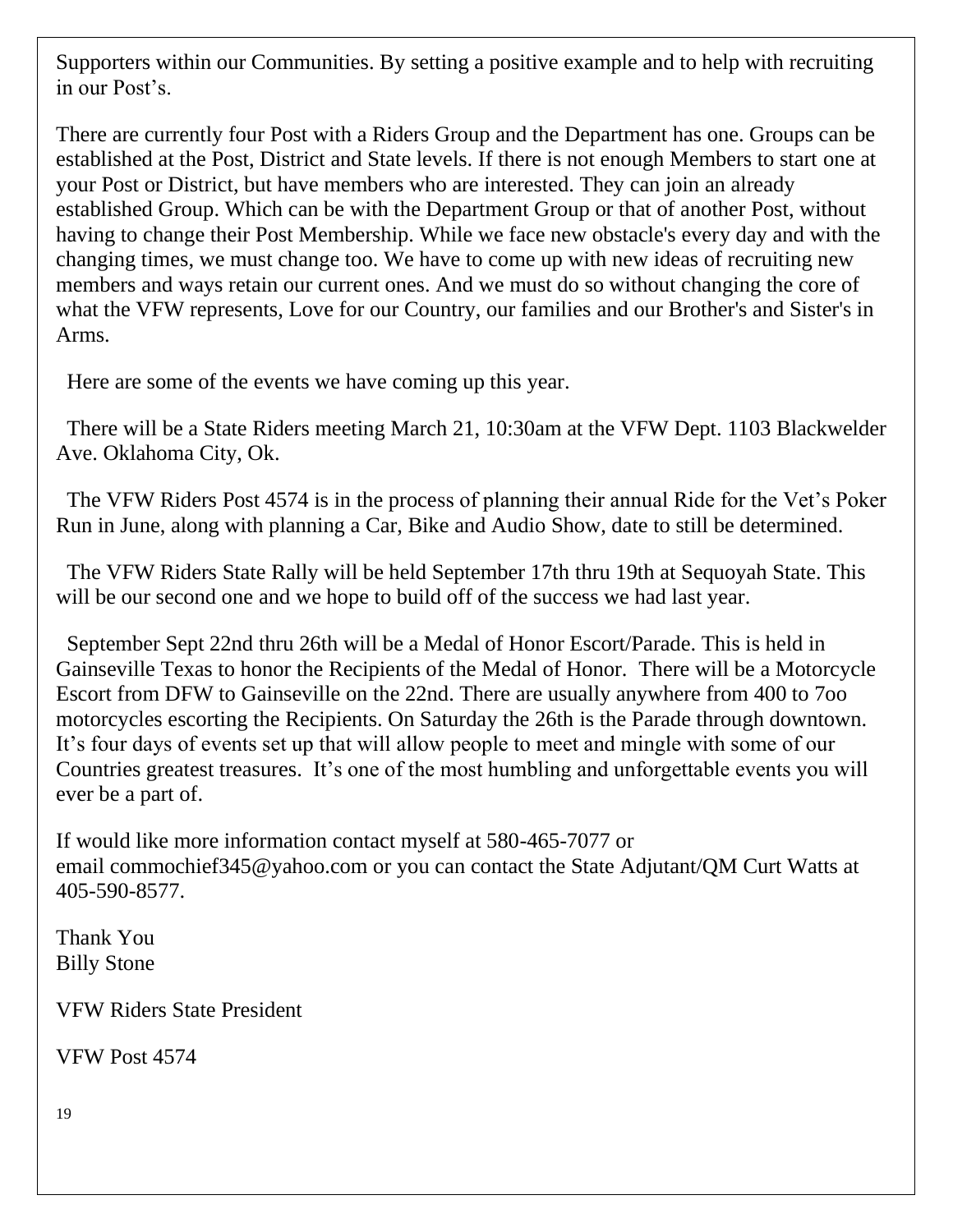- D-1 > 24 Apr 21 11am>Post 5307, Salina> St. Cdr. Merit
- $D-3 > 02$  May 21 11am, Post 3649 Wilburton
- $D-4 > 01$  May 21 11am>Post 3916 Durant>
- $D-5 > 02$  May 21 10am>Post 577, Tulsa>
- D-7 > 01 May 21 11am>Post 8798, Eufaula>
- D-8 > 02 May 21 11am>Post 3656, Bristow>
- D-9 > 02 May 21 10am>Post 1719, Chandler>
- D-10 >24 Apr 21 10 am>Post #8706, Moore, New Hope Church, 12323 S. Penn, OKC >
- D-13 >01 May 21 12:30pm>Post # 6143, Weatherford>
- D-14 > 06 Mar 21 11am> Post 5263 Lawton> St. Cdr. Merit
- D-15 >08 May 21 @11 am> Post # 4876 Altus > St. Surgeon Reddig

#### **DATES TO REMEMBER:**

- 03 Mar> Star-Spangled Banner Made U.S. National Anthem (1931)
- 14 Mar> Daylight Saving Time Begins (set clock ahead one hour)
- 17 Mar> St. Patrick's Day
- 19 Mar> Iraq War Began (2003)
- 24 Mar> Kosovo Campaign Began (1999)
- 29 Mar > National Vietnam War Veterans Day (2017)
- 31 Mar > Somalia Campaign Ended (1995)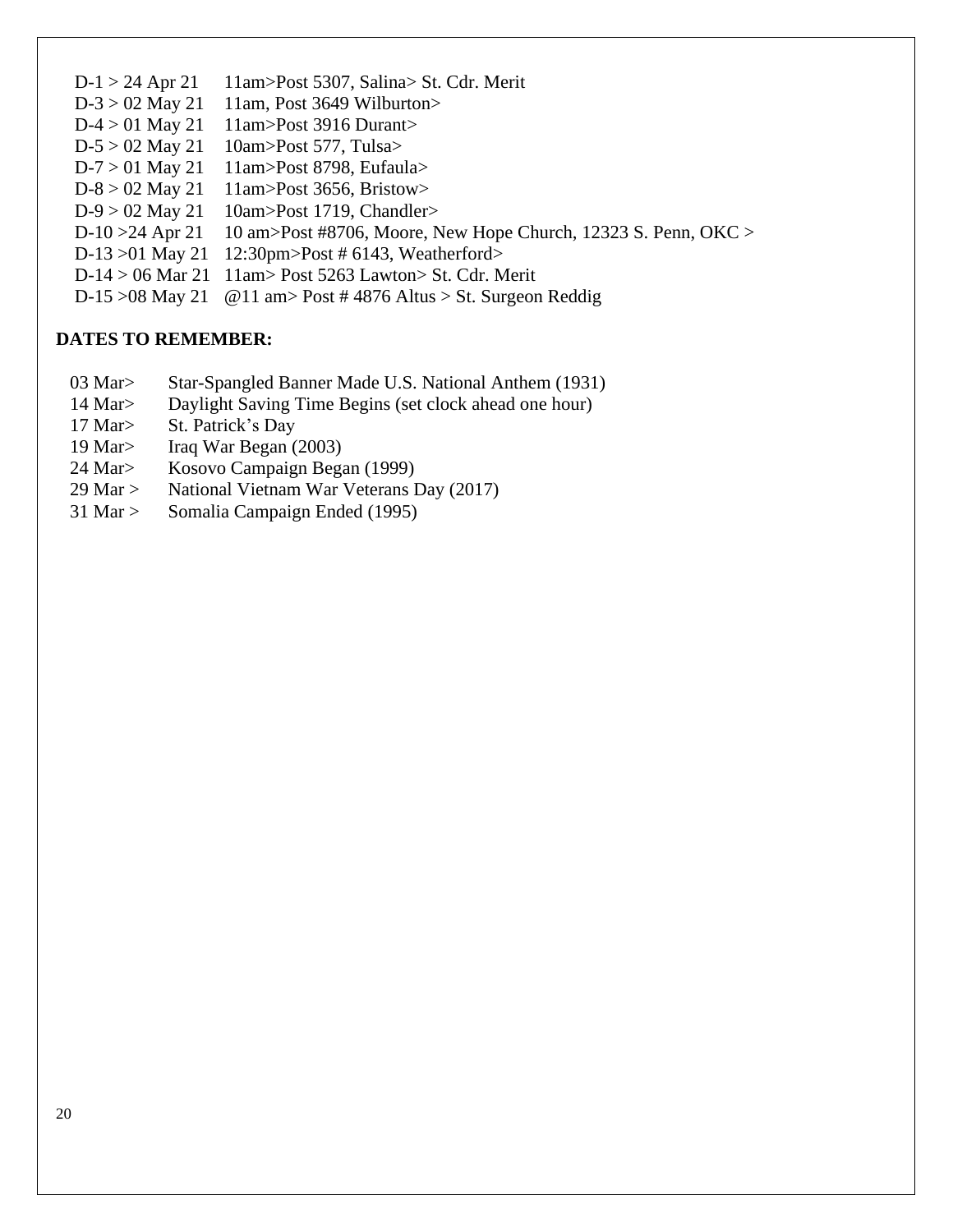# *Stay Healthy with free Sanitizer!!!*

In this time of Covid-19, we are all at risk. You never know who has been infected at any time. I voted this year, and the odds are high that at least one person there was infected by the virus. The worst part is they may not have even known it. Because most of our members are in the high risk category, we must protect ourselves and others. Wear a mask to protect yourself. Stay the approved social distance of 6 feet. Try to go to businesses that clean properly and allow the social distancing.



One of the tools to fight this virus is disinfectant. I want to extend a congratulations to the Claremore Post, J. R. Hooper Memorial Post 2976. They are receiving 55 gallon barrels of disinfectant from the Federal Emergency Management Agency (FEMA). This post is willing to share a 55 gallon drum at the cost of time and money to go get it.

They want us to distribute the sanitizer to local schools or nursing homes. If you are interested in helping to distribute the sanitizer, please contact the post.

I failed to find out who the contact is for this program but if you call William Richey, 918.829.9610, he can put you in touch with their individual.